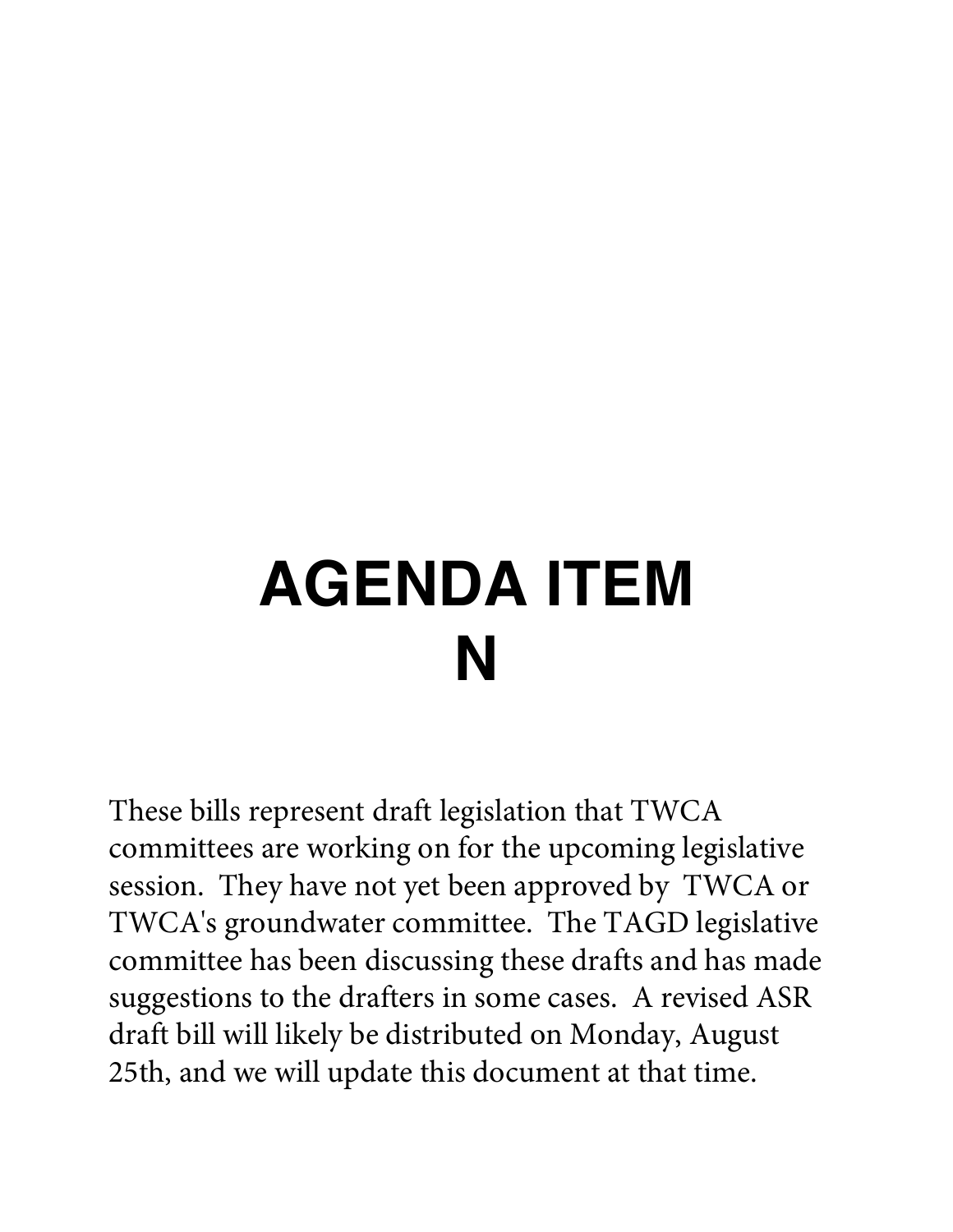## DRAFT BRACKISH BILL

SECTION 1. The legislature finds that the state will benefit from the encouragement of the use of brackish groundwater resources to help supply the water demands of the state.

SECTION 2. Section 16.012(b), Water Code, is amended to read as follows:

(b) The executive administrator shall:

(1) determine suitable locations for future water facilities, including reservoir sites;

(2) determine suitable, cost-effective water supply alternatives on a regional basis, including voluntary means of encouraging aggressive water conservation;

(3) locate land best suited for irrigation;

(4) make estimates of the cost of proposed irrigation works and the improvement of reservoir sites;

(5) examine and survey reservoir sites;

(6) monitor the effects of fresh water inflows upon the bays and estuaries of Texas;

(7) monitor instream flows;

(8) lead a statewide effort, in coordination with federal, state, and local governments, institutions of higher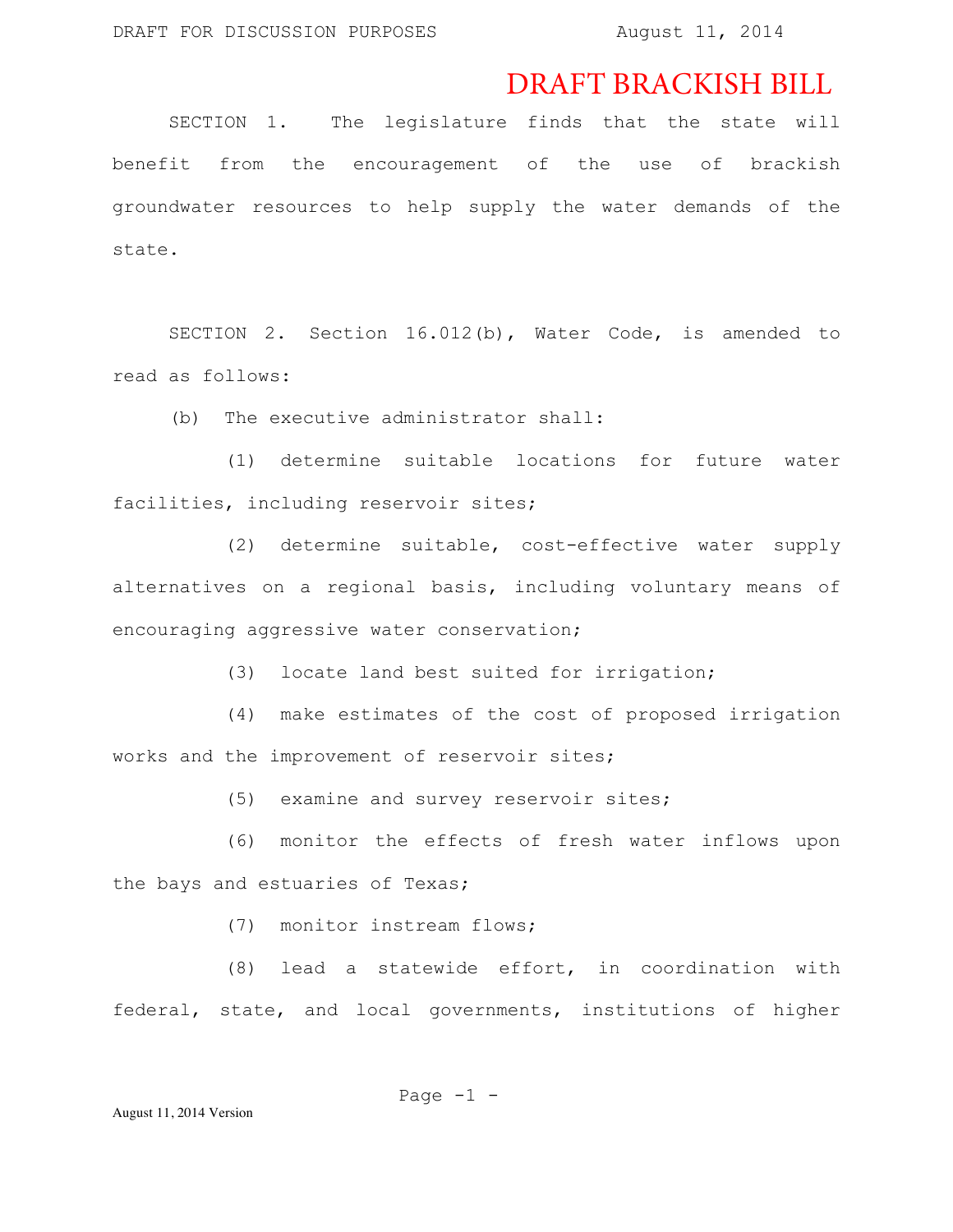education, and other interested parties, to develop a network for collecting and disseminating water resource-related information that is sufficient to support assessment of ambient water conditions statewide;

(9) make recommendations for optimizing the efficiency and effectiveness of water resource data collection and dissemination as necessary to ensure that basic water resource data are maintained and available for Texas; and

(10) study groundwater resources to identify areas suitable for designation as brackish groundwater production zones; and

(11) make basic data and summary information developed under this subsection accessible to state agencies and other interested persons.

SECTION 3. Section 16.012(l), Water Code, is amended to read as follows:

(l) The executive administrator shall obtain or develop groundwater availability models for major and minor aquifers in coordination with groundwater conservation districts and regional water planning groups created under Section 16.053 that overlie the aquifers. Modeling of major aquifers shall be completed not later than October 1, 2004. On completing a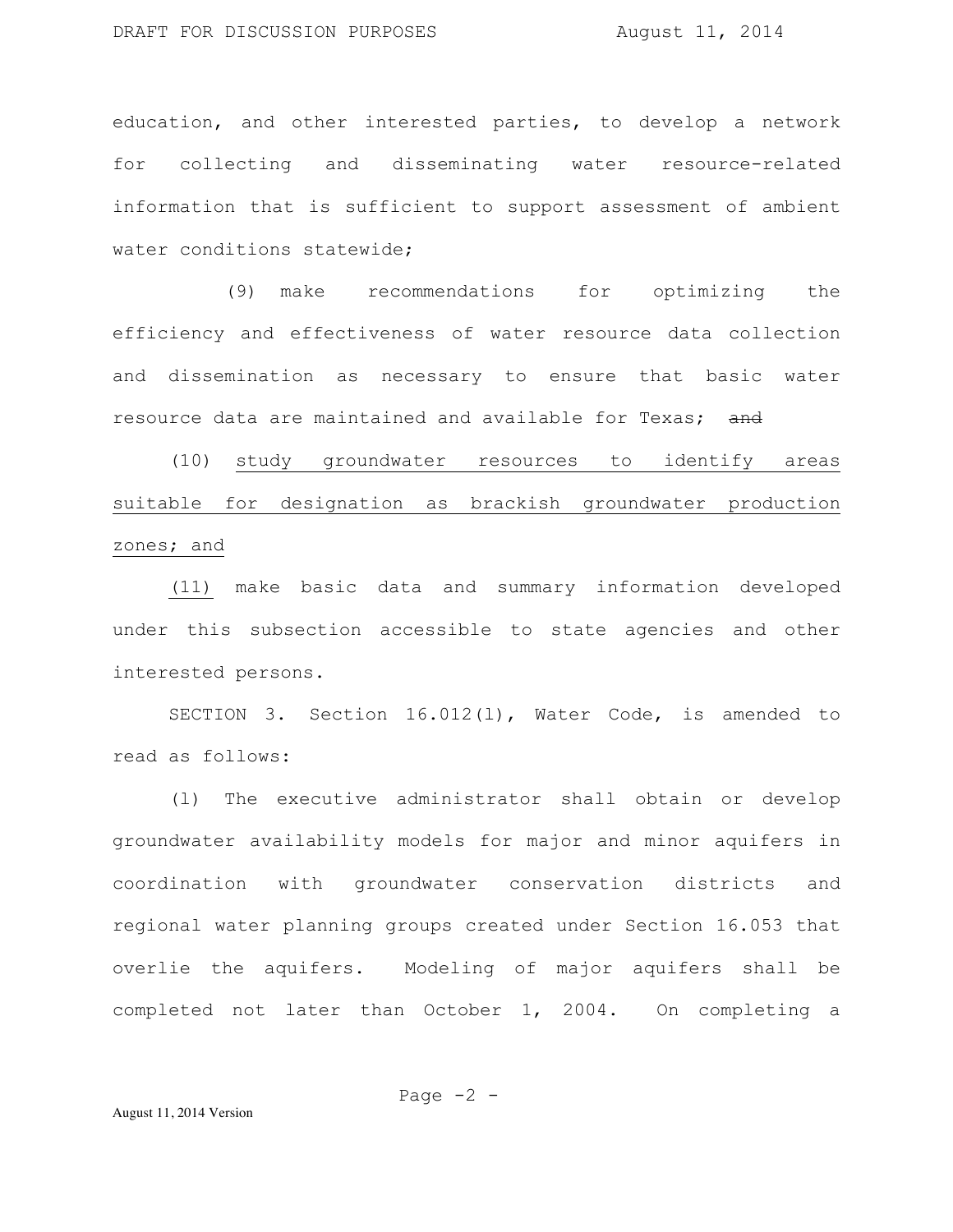groundwater availability model for an aquifer, the executive administrator shall provide the model to each groundwater conservation district and each regional water planning group created under Section 16.053 overlying that aquifer. If the executive administrator updates a groundwater availability model, the executive administrator shall consider expanding the groundwater availability model to adequately address groundwater contained in designated brackish groundwater zones.

SECTION 4. Section 16.053(e), Water Code, is amended to read as follows:

(e) Each regional water planning group shall submit to the development board a regional water plan that:

(1) is consistent with the guidance principles for the state water plan adopted by the development board under Section 16.051(d);

(2) provides information based on data provided or approved by the development board in a format consistent with the guidelines provided by the development board under Subsection (d);

(2-a) is consistent with the desired future conditions adopted under Section 36.108 for the relevant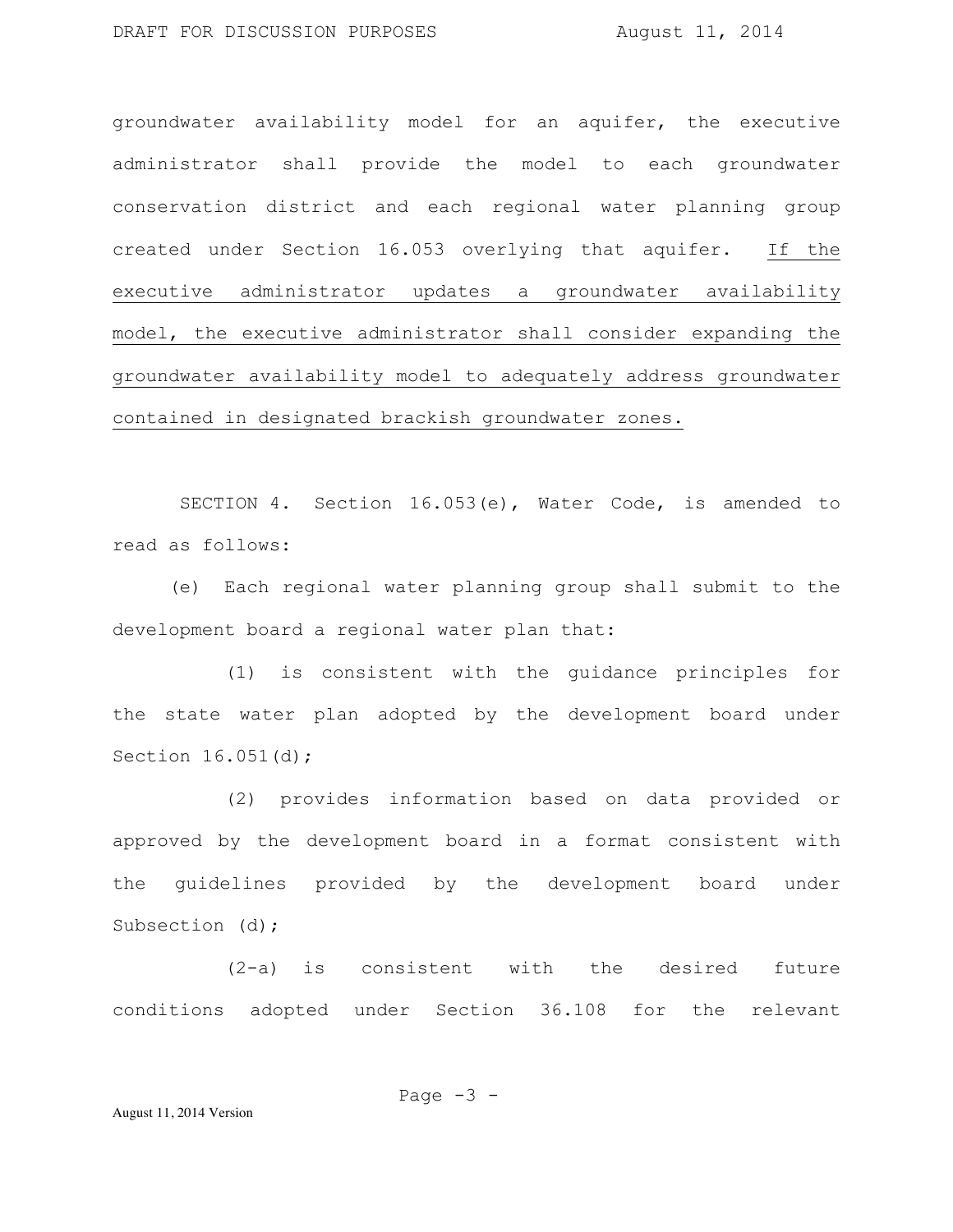aquifers located in the regional water planning area as of the date the board most recently adopted a state water plan under Section 16.051 or, at the option of the regional water planning group, established subsequent to the adoption of the most recent plan;

(3) identifies:

(A) each source of water supply in the regional water planning area, including information supplied by the executive administrator on the amount of modeled available groundwater in accordance with the guidelines provided by the development board under Subsections (d) and (f);

(B) factors specific to each source of water supply to be considered in determining whether to initiate a drought response;

(C) actions to be taken as part of the response; and

(D) existing major water infrastructure facilities that may be used for interconnections in the event of an emergency shortage of water;

(4) has specific provisions for water management strategies to be used during a drought of record;

(5) includes but is not limited to consideration of

Page 
$$
-4
$$
 -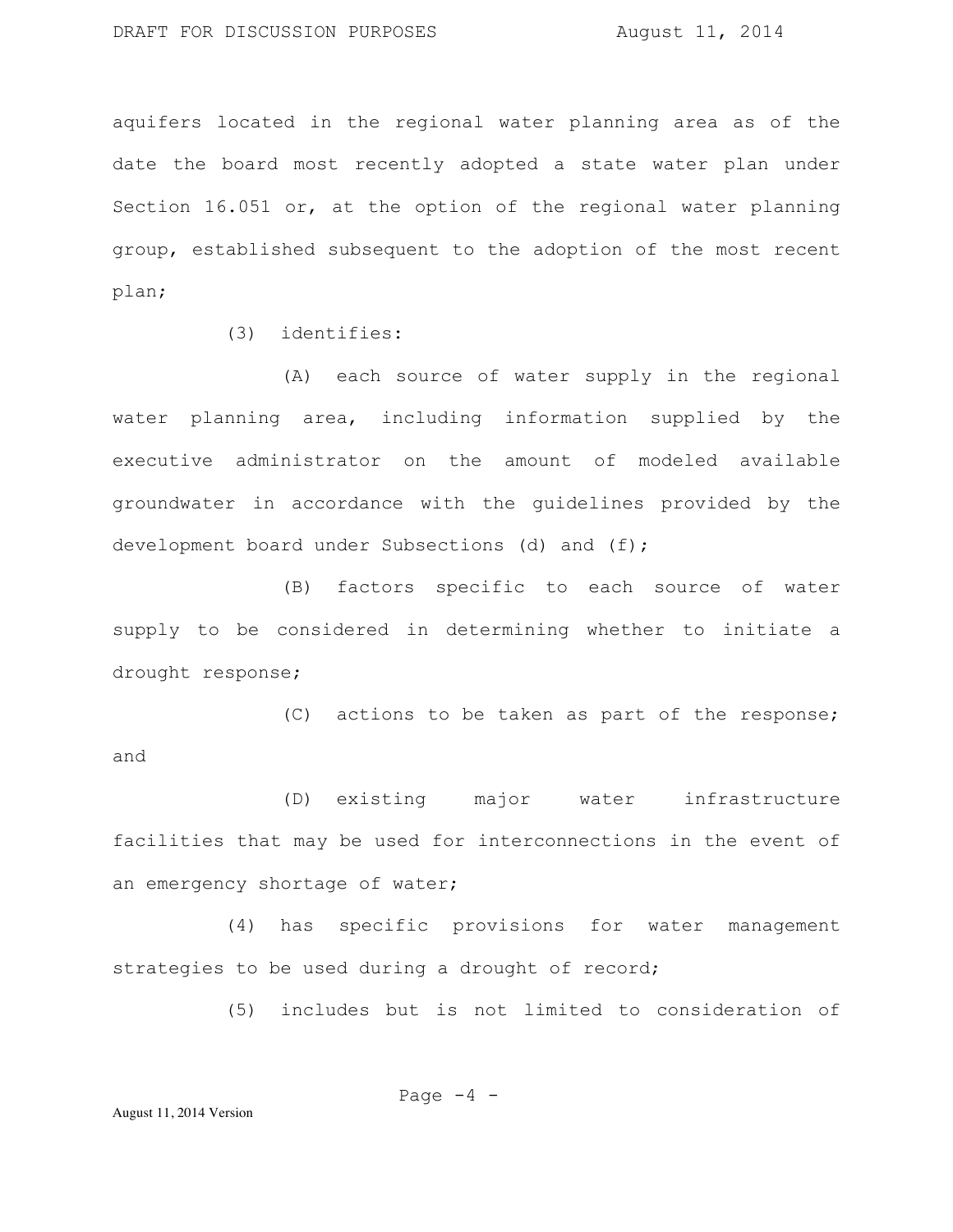the following:

(A) any existing water or drought planning efforts addressing all or a portion of the region;

(B) approved groundwater conservation district management plans and other plans submitted under Section 16.054;

(C) all potentially feasible water management strategies, including but not limited to improved conservation, reuse, and management of existing water supplies, conjunctive use, acquisition of available existing water supplies, and development of new water supplies;

(D) protection of existing water rights in the region;

(E) opportunities for and the benefits of developing regional water supply facilities or providing regional management of water supply facilities;

(F) appropriate provision for environmental water needs and for the effect of upstream development on the bays, estuaries, and arms of the Gulf of Mexico and the effect of plans on navigation;

(G) provisions in Section 11.085(k)(1) if interbasin transfers are contemplated;

(H) voluntary transfer of water within the

Page 
$$
-5
$$
 -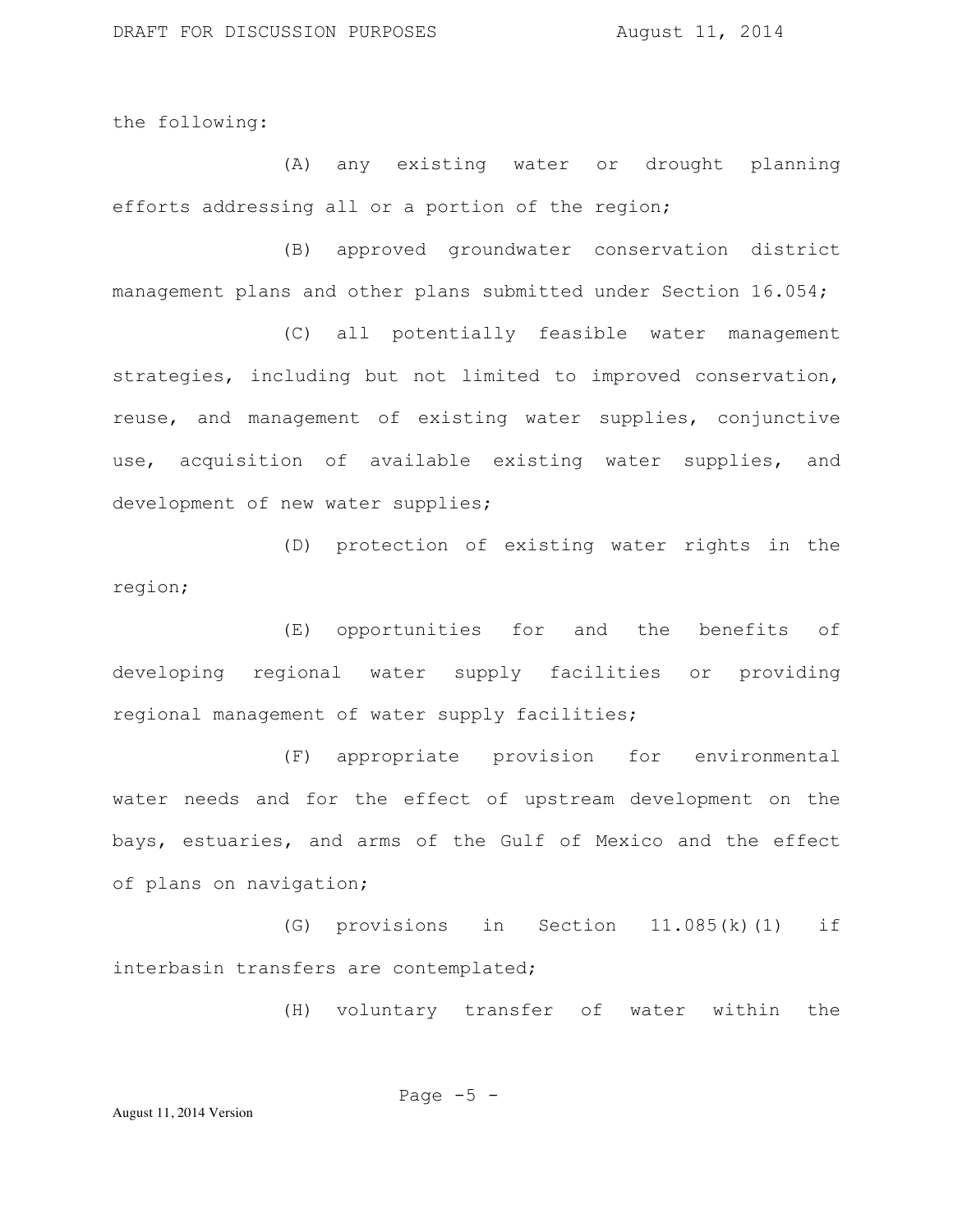region using, but not limited to, regional water banks, sales, leases, options, subordination agreements, and financing agreements; [and]

(I) emergency transfer of water under Section 11.139, including information on the part of each permit, certified filing, or certificate of adjudication for nonmunicipal use in the region that may be transferred without causing unreasonable damage to the property of the nonmunicipal water rights holder; and

(J) opportunities for and the benefits of designating local or regional brackish groundwater production zones;

(6) identifies river and stream segments of unique ecological value and sites of unique value for the construction of reservoirs that the regional water planning group recommends for protection under Section 16.051;

(7) assesses the impact of the plan on unique river and stream segments identified in Subdivision (6) if the regional water planning group or the legislature determines that a site of unique ecological value exists;

(8) describes the impact of proposed water projects on water quality; and

Page  $-6$  -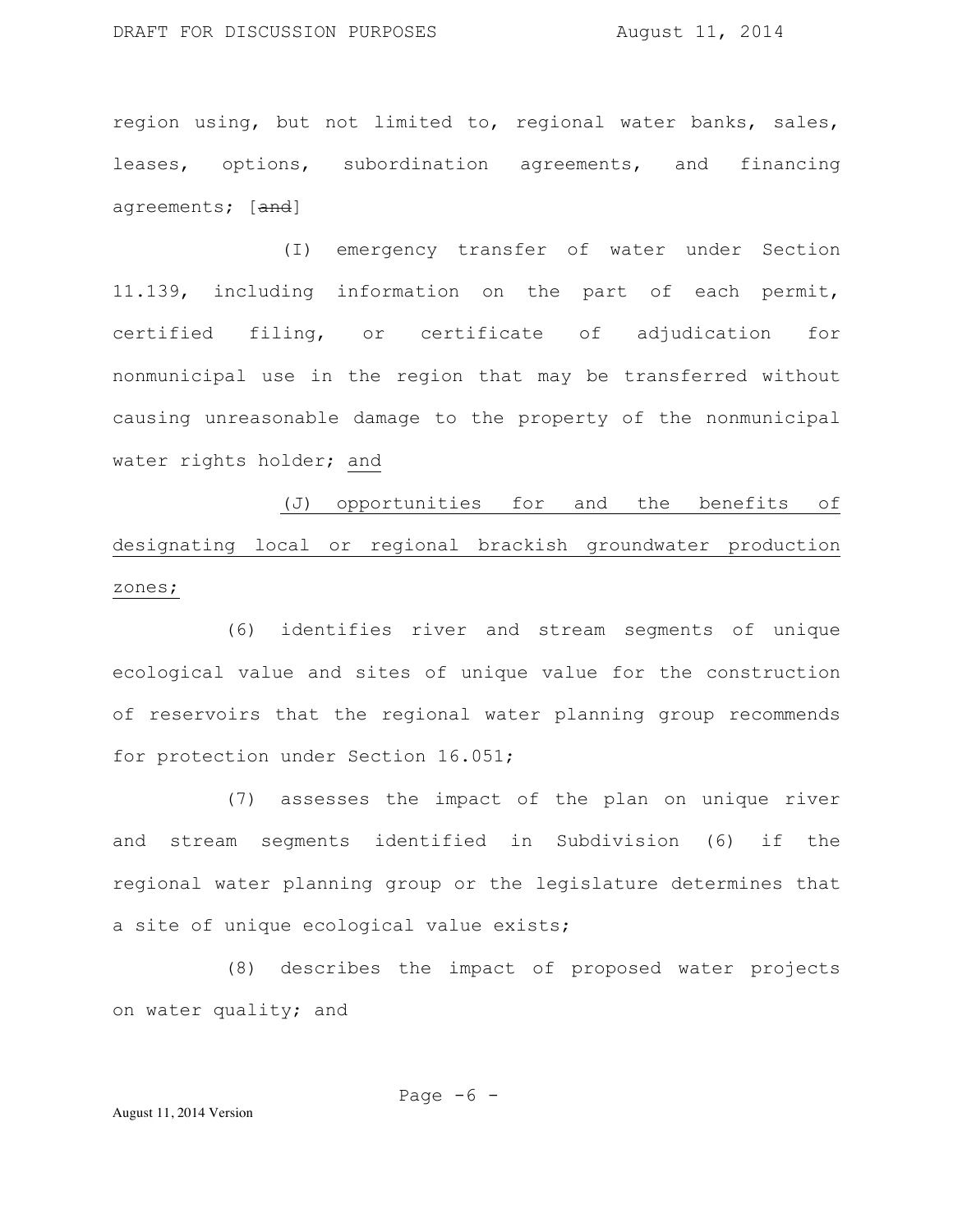(9) includes information on:

(A) projected water use and conservation in the regional water planning area; and

(B) the implementation of state and regional water plan projects, including water conservation strategies, necessary to meet the state's projected water demands.

SECTION 5. Section 16.060, Water Code, is amended by amending Subsections (a) and (b) and adding Subsection (d) to read as follows:

(a) The board shall undertake or participate in research, feasibility and facility planning studies, investigations, and surveys as it considers necessary to further the development of cost-effective water supplies from seawater or groundwater desalination in the state.

(b) The board shall prepare a biennial progress report on the implementation of seawater or groundwater desalination activities in the state and shall submit it to the governor, lieutenant governor, and speaker of the house of representatives not later than December 1 of each even-numbered year. The report shall include:

(1) results of the board's studies and activities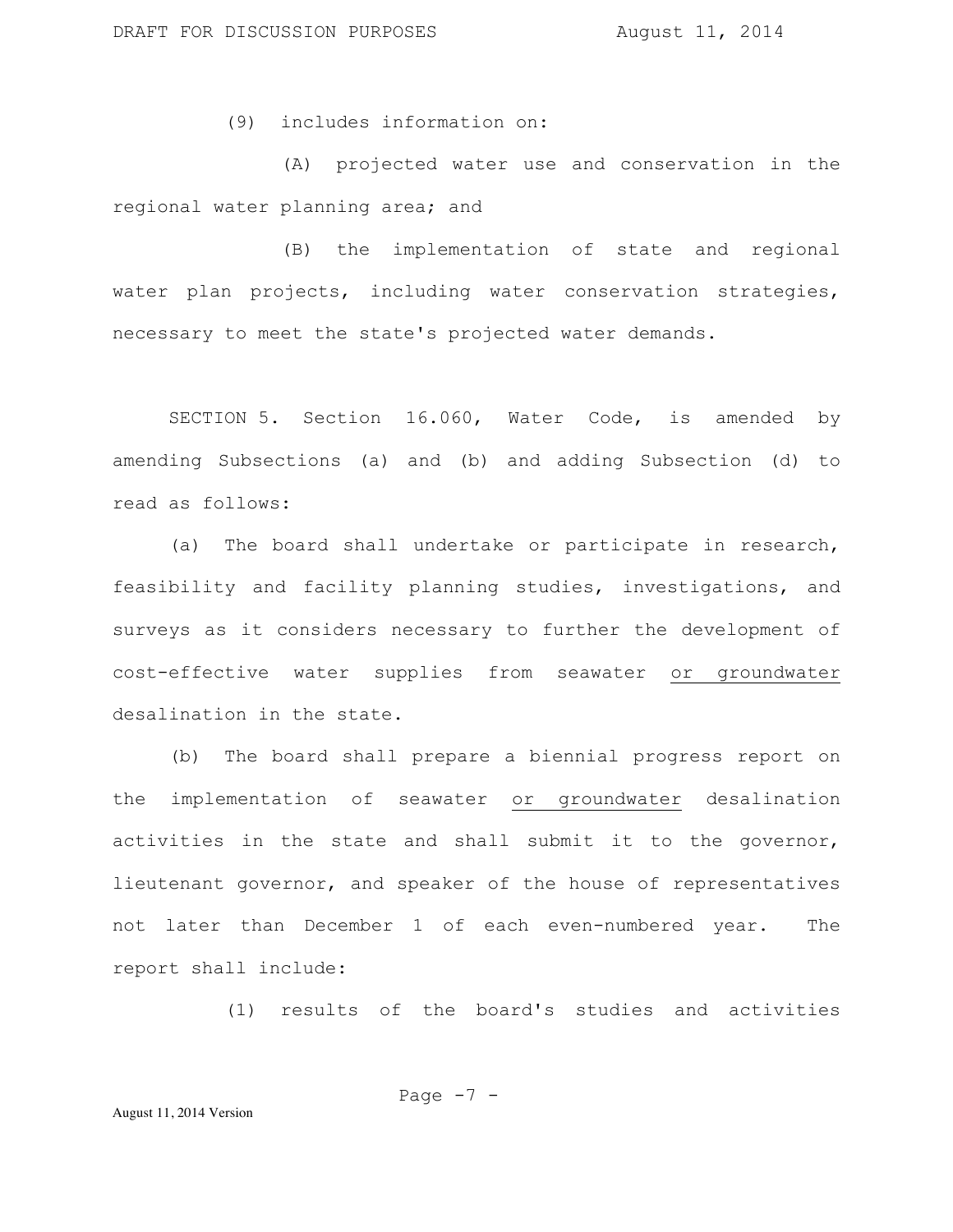relative to seawater or groundwater desalination during the preceding biennium;

(2) identification and evaluation of research, regulatory, technical, and financial impediments to the implementation of seawater or groundwater desalination projects;

(3) evaluation of the role the state should play in furthering the development of large-scale seawater or groundwater desalination projects in the state; and

(4) the anticipated appropriation from general revenues necessary to continue investigating water desalination activities in the state during the next biennium.

SECTION 6. Section 36.001, Water Code, is amended by adding a new Subdivision (17) to read as follows:

(17) "Brackish groundwater production zone" means a zone designated by a district or the Texas Water Development Board in accordance with Subchapter O.

SECTION 7. Section 36.002(a), Water Code, is amended to read as follows:

Sec. 36.002. OWNERSHIP OF GROUNDWATER. (a) The legislature recognizes that a landowner owns the groundwater,

Page  $-8$  -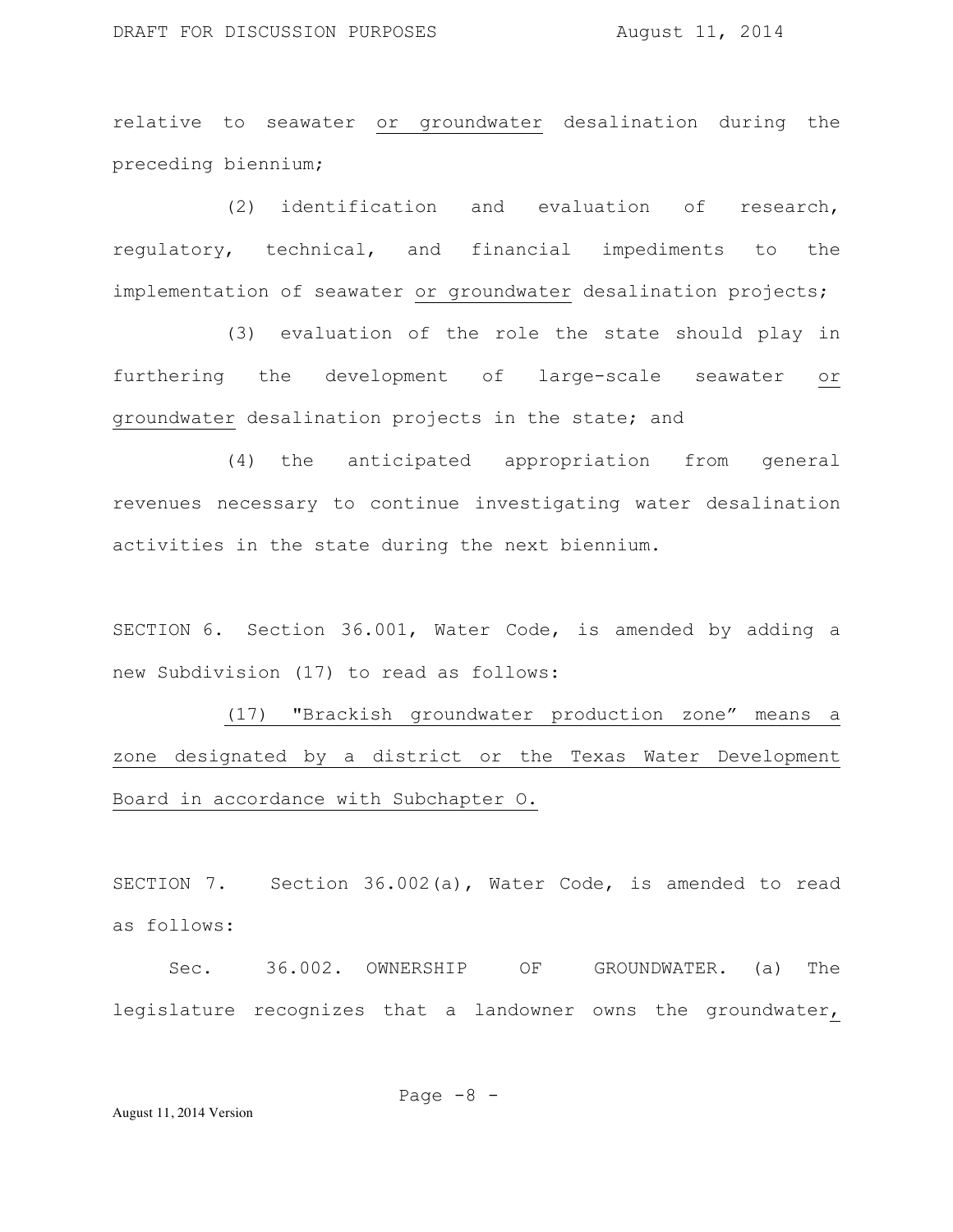including brackish groundwater, below the surface of the landowner's land as real property.

SECTION 8. Section 36.1071(a), Water Code, is amended to read as follows:

Sec. 36.1071. MANAGEMENT PLAN. (a) Following notice and hearing, the district shall, in coordination with surface water management entities on a regional basis, develop a management plan that addresses the following management goals, as applicable:

- (1) providing the most efficient use of groundwater;
- (2) controlling and preventing waste of groundwater;
- (3) controlling and preventing subsidence;
- (4) addressing conjunctive surface water management issues;
	- (5) addressing natural resource issues;
	- (6) addressing drought conditions;

(7) addressing conservation, recharge enhancement, rainwater harvesting, precipitation enhancement, or brush control, where appropriate and cost-effective

(8) promoting the development and use of groundwater in brackish groundwater production zones; and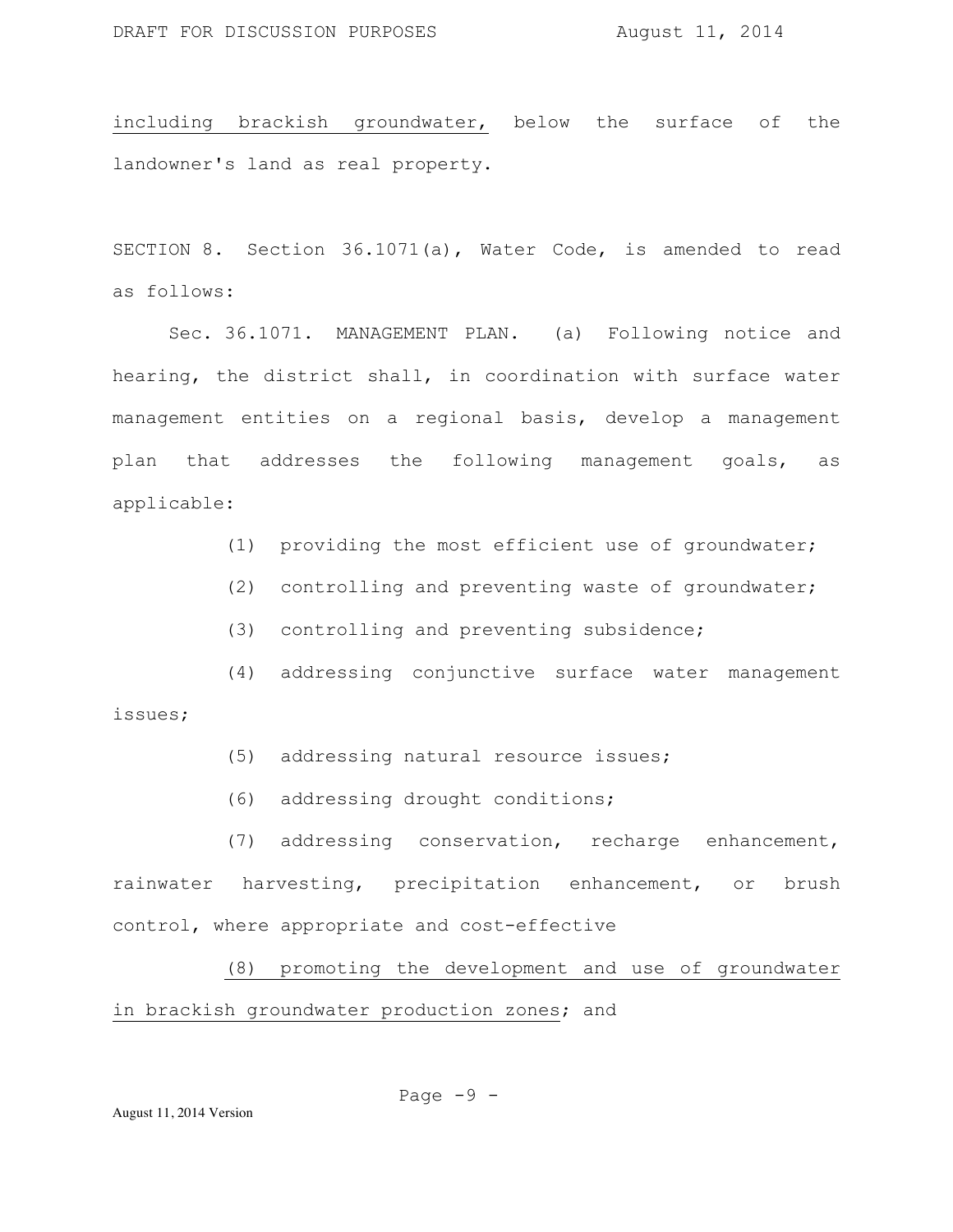(9) addressing the desired future conditions adopted by the district under Section 36.108.

SECTION 9. Section 36.108, Water Code, is amended by amending Subsections  $(d)$ ,  $(d-1)$ , and  $(d-3)$  to read as follows:

(d) Not later than September 1, 2010, and every five years thereafter, the districts shall consider groundwater availability models and other data or information for the management area and shall propose for adoption desired future conditions for the relevant aquifers within the management area. Before voting on the proposed desired future conditions of the aquifers under Subsection (d-2), the districts shall consider:

(1) aquifer uses or conditions within the management area, including conditions that differ substantially from one geographic area to another;

(2) the water supply needs and water management strategies included in the state water plan;

(3) hydrological conditions, including for each aquifer in the management area the total estimated recoverable storage as provided by the executive administrator, and the average annual recharge, inflows, and discharge;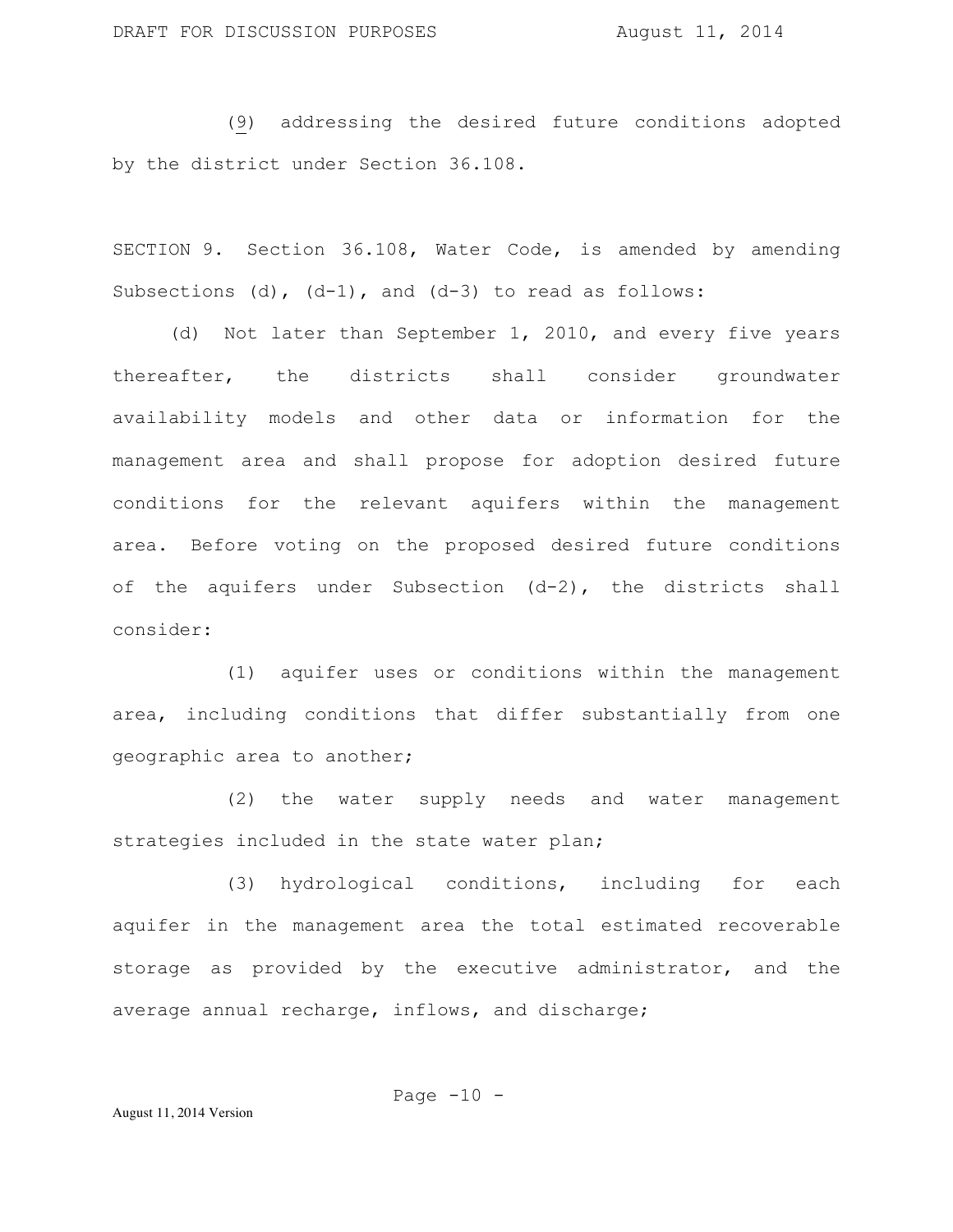(4) other environmental impacts, including impacts on spring flow and other interactions between groundwater and surface water;

(5) the impact on subsidence;

(6) socioeconomic impacts reasonably expected to occur;

(7) the impact on the interests and rights in private property, including ownership and the rights of management area landowners and their lessees and assigns in groundwater as recognized under Section 36.002;

(8) the impact on existing and potential brackish groundwater production zones;

(9) the feasibility of achieving the desired future condition; and

(10) any other information relevant to the specific desired future conditions.

(d-1) The districts may establish different desired future conditions for:

(1) each aquifer, subdivision of an aquifer, or geologic strata located in whole or in part within the boundaries of the management area;  $\Theta$ r

(2) each geographic area overlying an aquifer in

Page  $-11 -$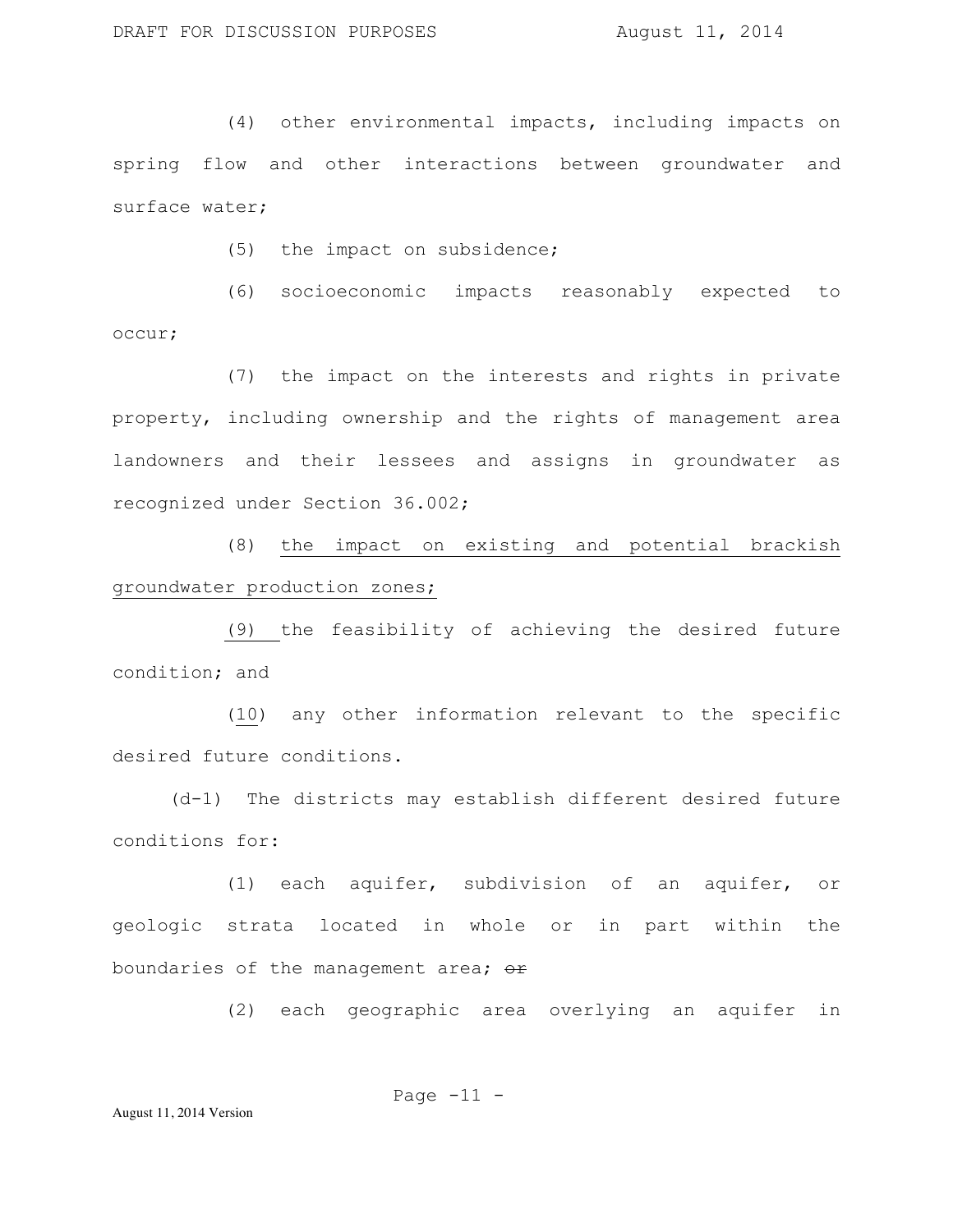whole or in part or subdivision of an aquifer within the boundaries of the management area; or

#### (3) brackish groundwater production zones.

(d-3) After the earlier of the date on which all the districts have submitted their district summaries or the expiration of the public comment period under Subsection (d-2), the district representatives shall reconvene to review the reports, consider any district's suggested revisions to the proposed desired future conditions, and finally adopt the desired future conditions for the management area. The desired future conditions must be adopted as a resolution by a twothirds vote of all the district representatives. The district representatives shall produce a desired future conditions explanatory report for the management area and submit to the development board and each district in the management area proof that notice was posted for the joint planning meeting, a copy of the resolution, and a copy of the explanatory report. The report must:

(1) identify each desired future condition;

(2) provide the policy and technical justifications for each desired future condition;

(3) include documentation that the factors under

Page 
$$
-12
$$
 -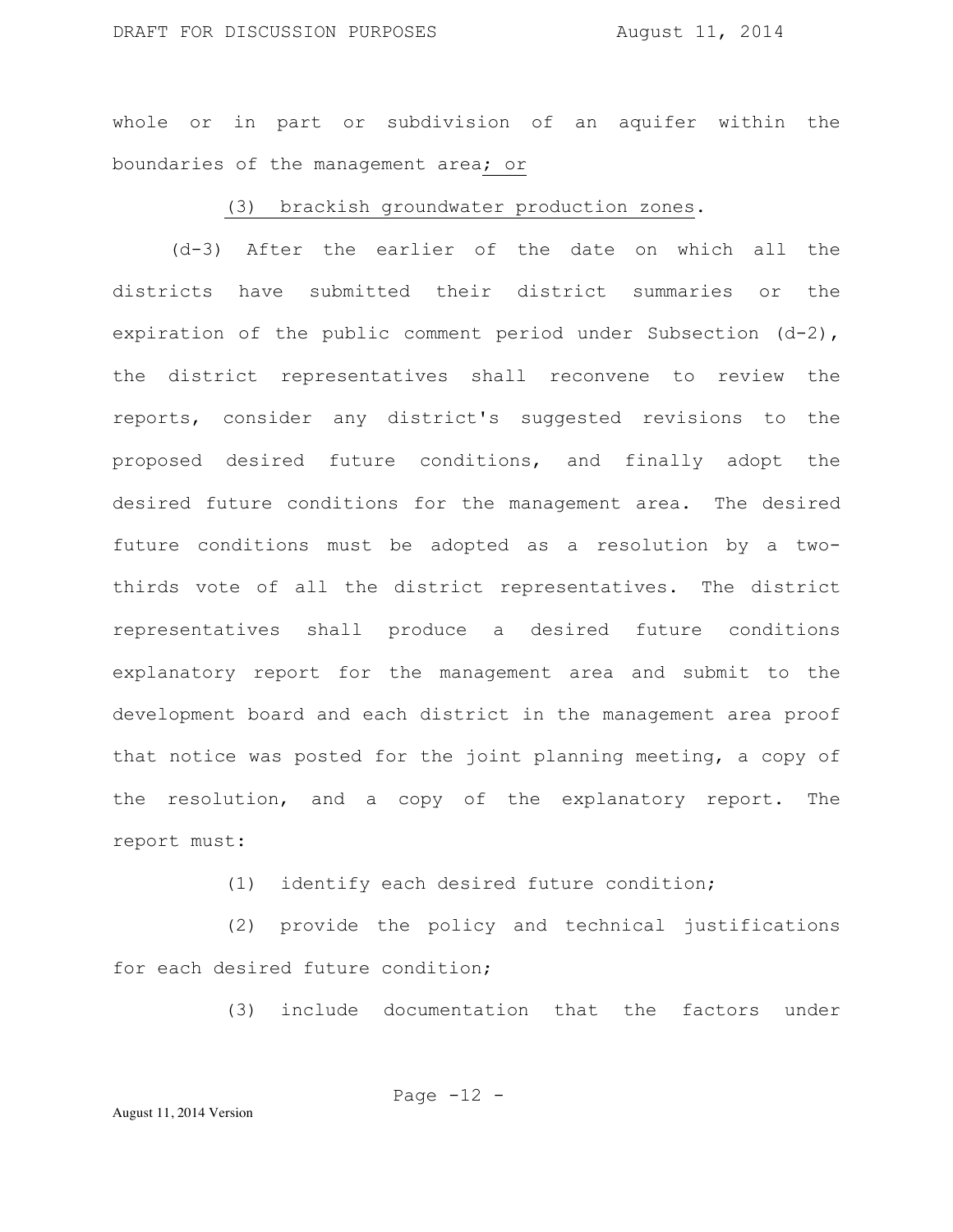Subsection (d) were considered by the districts and a discussion of how the adopted desired future conditions impact each factor;

(4) list other desired future condition options considered, if any, and the reasons why those options were not adopted; and

(5) discuss, if applicable, how the desired future conditions promote the use of groundwater from brackish groundwater production zones; and

(6) discuss reasons why recommendations made by advisory committees and relevant public comments received by the districts were or were not incorporated into the desired future conditions.

SECTION 10. Section 36.1132(b), Water Code, is amended to read as follows:

Sec. 36.1132. PERMITS BASED ON MODELED AVAILABLE GROUNDWATER.

(b) In issuing permits, the district shall manage total groundwater production on a long-term basis to achieve an applicable desired future condition and consider:

(1) the modeled available groundwater determined by the executive administrator;

Page  $-13 -$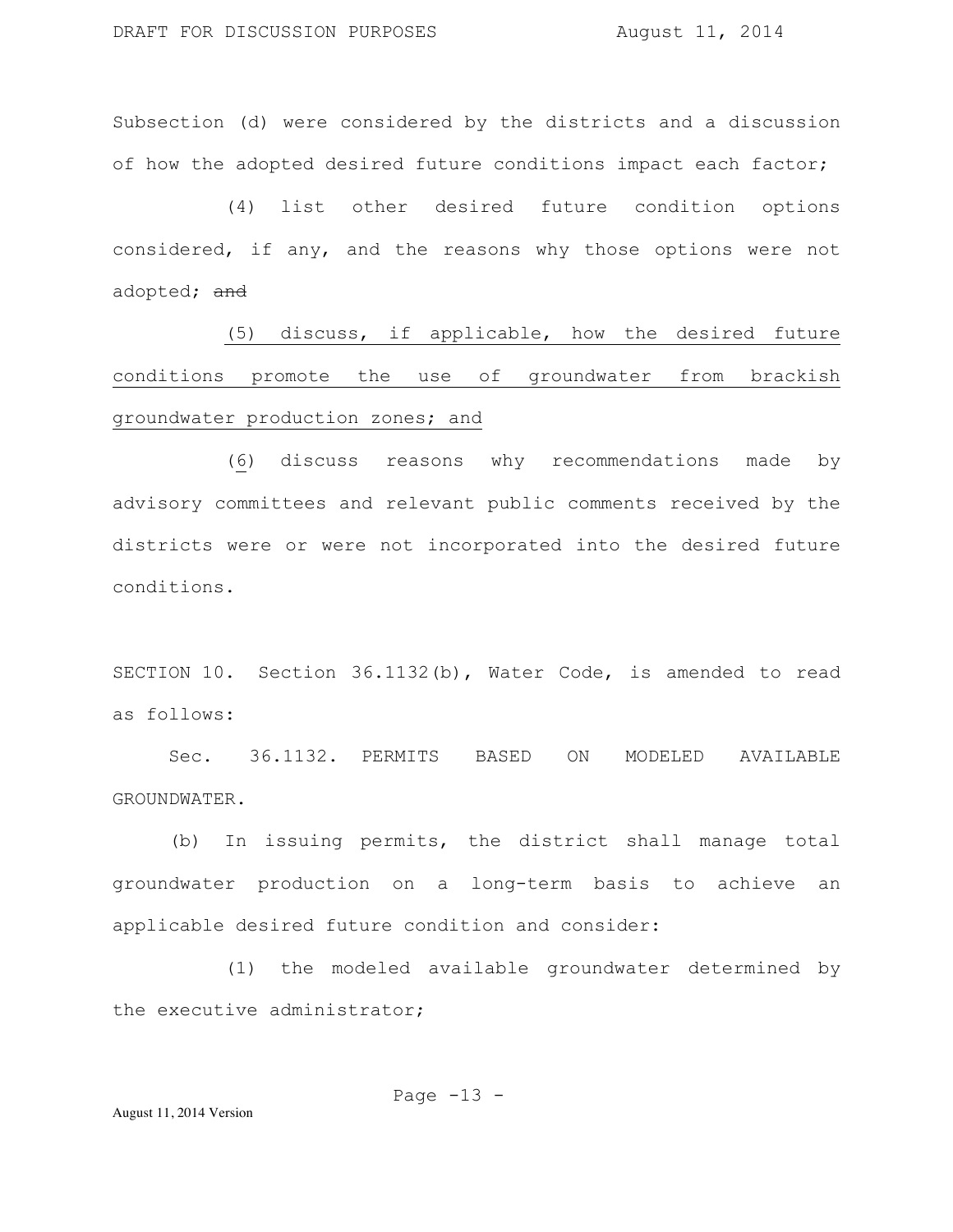(2) the executive administrator's estimate of the current and projected amount of groundwater produced under exemptions granted by district rules and Section 36.117;

(3) the amount of groundwater authorized under permits previously issued by the district;

(4) a reasonable estimate of the amount of groundwater that is actually produced under permits issued by the district; and

(5) yearly precipitation and production patterns; and

(6) the extent to which the total volume of water authorized to be produced under permits issued by the district may be increased because of the amount of groundwater production that will occur from within brackish groundwater production zones while still achieving an applicable desired future condition.

SECTION 11. Section 36.402, Water Code, is amended to read as follows:

Sec. 36.402. APPLICABILITY. Except as provided by Section 36.416 and under Subchapter O, this subchapter applies to the notice and hearing process used by a district for permit and permit amendment applications.

Page  $-14$  -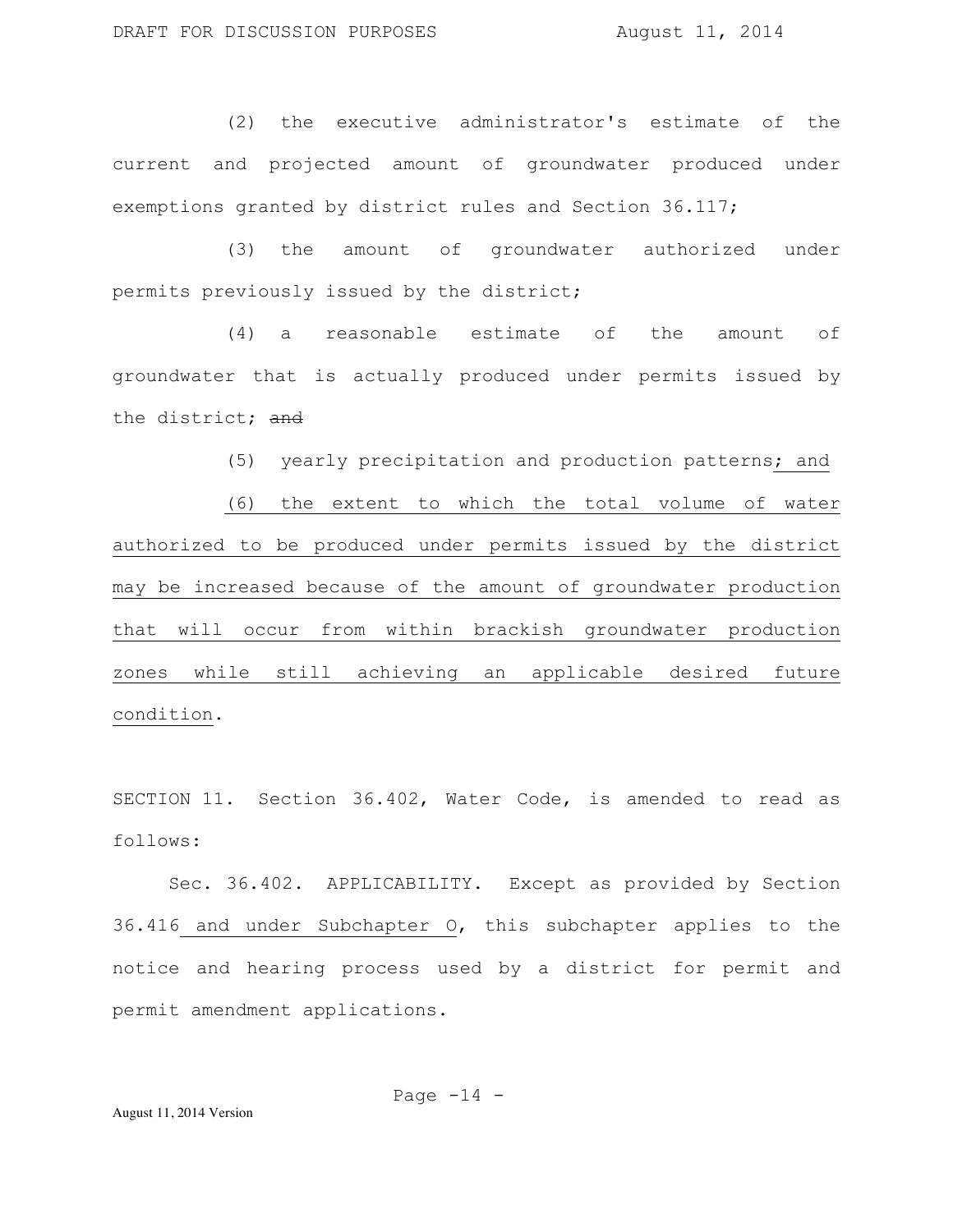SECTION 12. Chapter 36, Water Code, is amended to add Subchapter O, as follows:

### SUBCHAPTER O. BRACKISH GROUNDWATER PRODUCTION ZONES

Sec. 36.501. APPLICABILITY. (a) Except as provided in subsection (b), a brackish groundwater production zone may be designated in any groundwater reservoir or subdivision of a groundwater reservoir in the state.

(b) No brackish groundwater production zone may be designated in the following:

(1) any area of a groundwater reservoir or subdivision of a groundwater reservoir with average total dissolved solids levels of less than 1,000 milligrams per liter;

(2) any area of a groundwater reservoir or subdivision of a groundwater reservoir with average total dissolved solids levels of more than 1,000 milligrams per liter that is serving as a significant source of water supply for municipal, domestic, or agricultural purposes, other than production from another brackish groundwater production zone, at the time of designation;

(3) any area of the Edwards Aquifer subject to the jurisdiction of the Edwards Aquifer Authority; or

Page  $-15$  -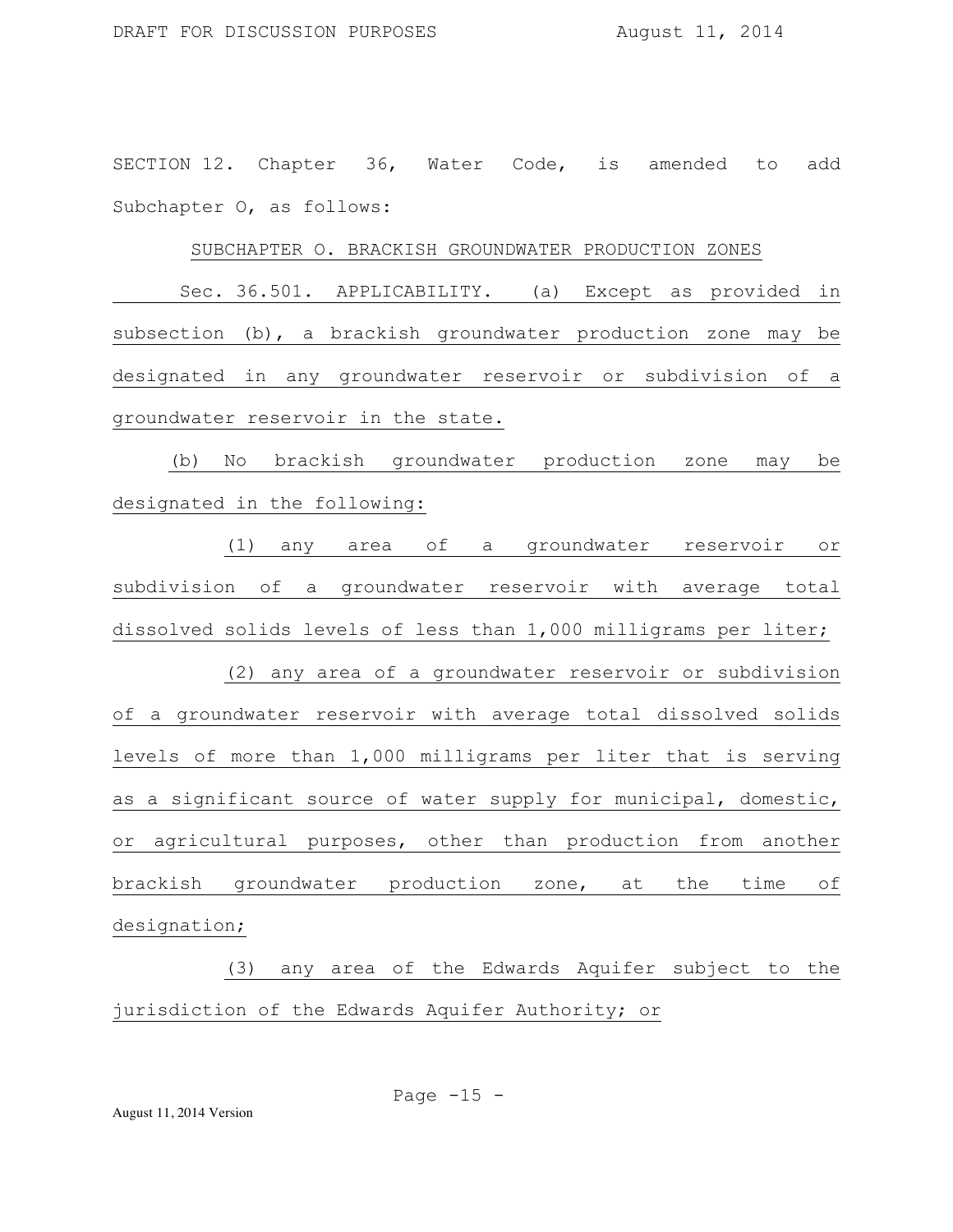(4) any area within the boundaries of the Barton Springs-Edwards Aquifer Conservation District, the Harris-Galveston Subsidence District, or the Fort Bend Subsidence District.

Sec. 36.502. DESIGNATION OF ZONE BY PETITION. (a) A person with a legally defined interest in groundwater in a district may petition the district to designate a brackish groundwater production zone in a groundwater reservoir or subdivision of a reservoir, or in a specific area of a groundwater reservoir or subdivision of a reservoir.

(b) The district shall designate a zone if the petitioner demonstrates that:

(1) the production of groundwater proposed in the petition will not cause unreasonable negative impacts:

(A) to the quality or quantity of groundwater available for permitted and exempt production in any area of a groundwater reservoir or subdivision of a groundwater reservoir described under Section 36.501(b); or

(B) on the achievement of applicable existing desired future conditions; and

(2) a monitoring plan described under Section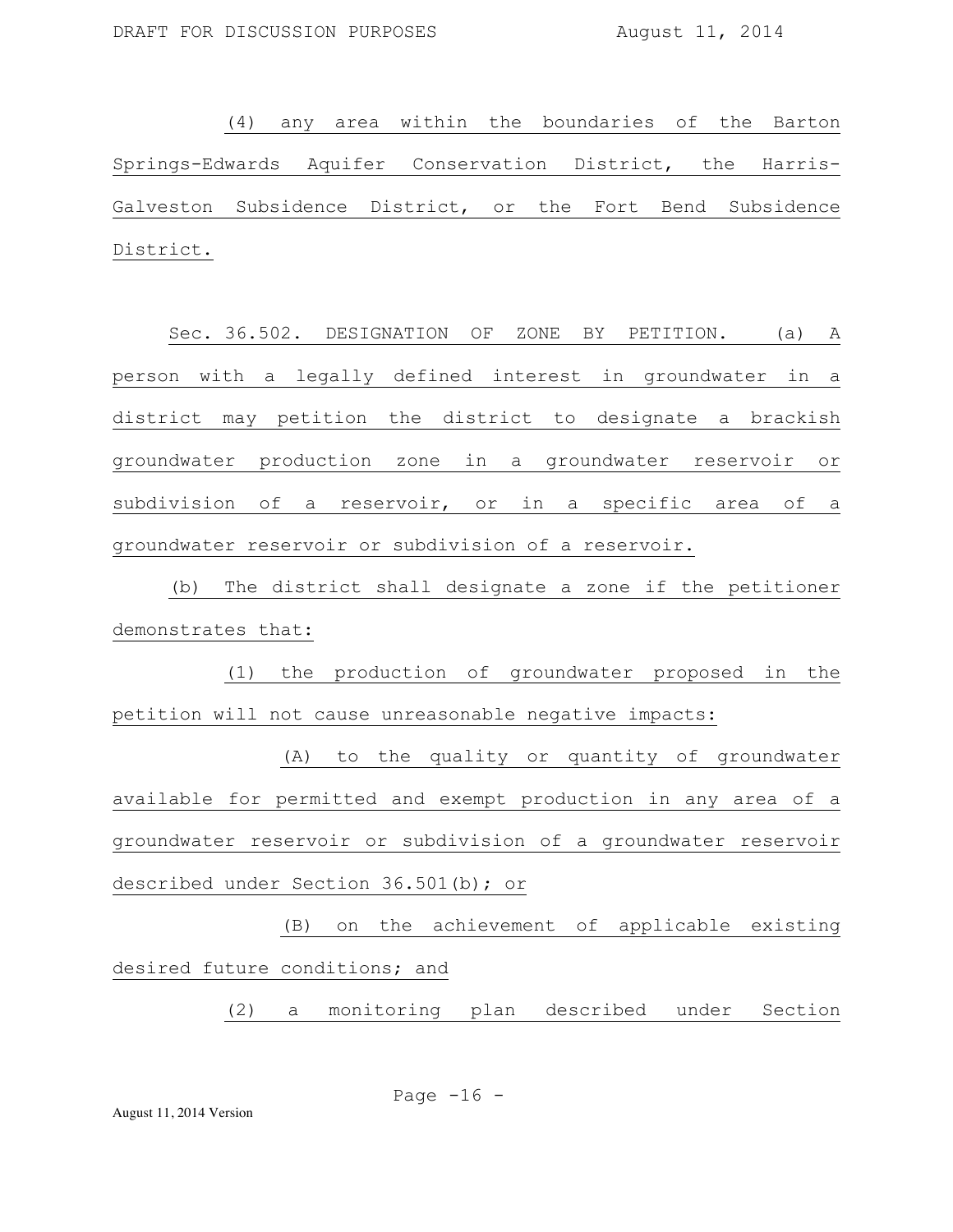36.504(a)(4) is sufficient to monitor the impacts described under Subdivision (1) of this subsection.

(c) Notwithstanding subsection (b), a district may designate a brackish groundwater production zone if the petitioner demonstrates that, while there are negative impacts described under Subsection (b)(1) or there are existing wells that may be negatively impacted by production from the zone, the mitigation plan, if any, submitted under Section 36.504 as part of the petition will reasonably offset the negative impacts.

(d) A district shall consider the rights of landowners under Section 36.002 in designating a brackish groundwater production zone.

Section 36.503. TECHNICAL GUIDANCE DOCUMENTS DEVELOPED BY BOARD.

The Texas Water Development Board, with input from districts and interested stakeholders, shall develop guidance documents addressing the technical contents of petitions to designate brackish groundwater production zones. The guidance documents shall include a description of the technical information, including hydrogeologic studies, modeling, or other applicable geophysical and geochemical data regarding properties

August 11, 2014 Version

Page  $-17 -$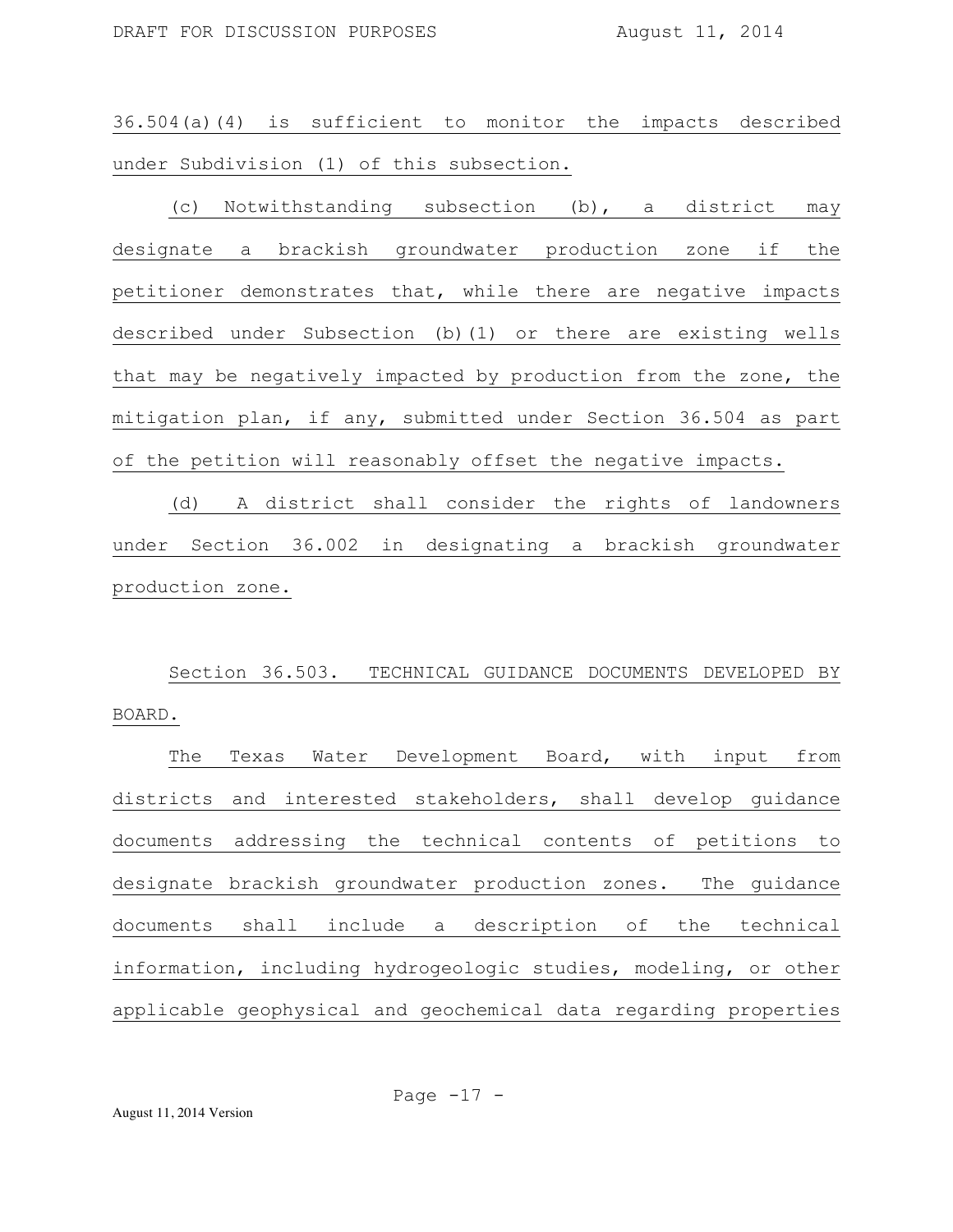of the groundwater reservoirs and subdivisions of groundwater reservoirs in the area of a proposed zone and monitoring and reporting protocols, that will be required as part of a petition to make the demonstrations set forth under Section 36.502(b) and (c). The guidance documents shall be used by petitioners in developing petitions and by districts and the Texas Water Development Board in reviewing petitions.

Sec. 36.504. CONTENTS OF A PETITION. A petition for the designation of a brackish groundwater production zone shall include the following:

(1) a description of the location of the proposed zone and the groundwater reservoir or subdivision of a groundwater reservoir in which it will be located, including a map of the area overlying the zone that includes sufficient details to enable a property owner to determine whether his property is located within the associated surface acreage proposed to be included in the zone;

(2) the approximate locations, production rates, depths of well screens, total annual production, and total duration of production of wells to be used for production of groundwater from the zone;

(3) technical information consistent with the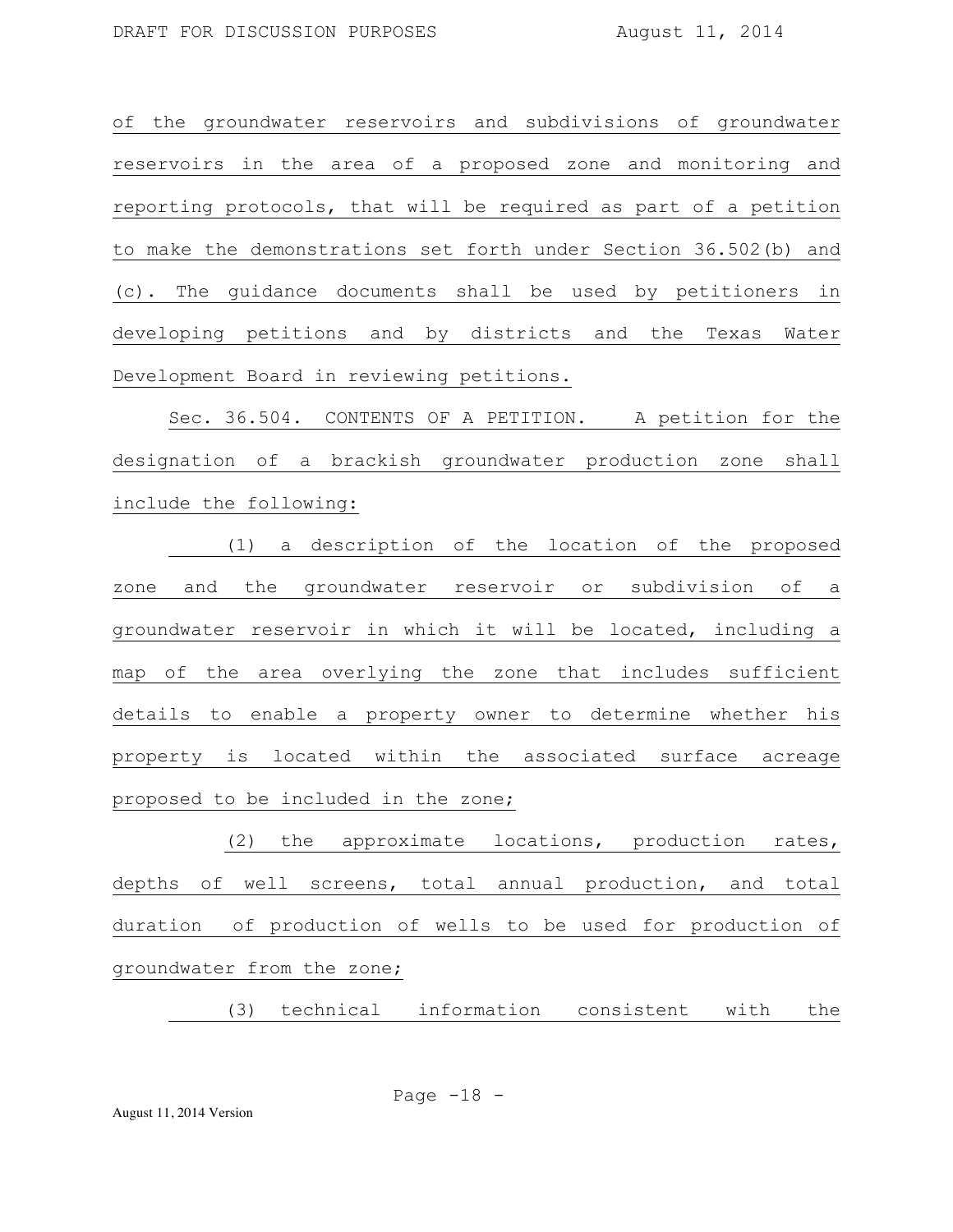guidance documents developed under Subsection (b) sufficient to make the demonstrations set forth under Section 36.502(b);

(4) a plan for monitoring and reporting on a periodic basis the quality and quantity of groundwater in the proposed zone and adjacent areas of groundwater reservoirs and subdivisions of groundwater reservoirs;

(5) proposed mitigation plans to identify and mitigate impacts to existing well owners, if any, caused by the petitioner's production of groundwater from the zone; and

(6) if applicable, a description of the expected project financing term and estimated duration of the project that will be producing groundwater from the zone.

Sec. 36.505. PROCEDURE FOR DISTRICT REVIEW OF A PETITION. (a) A petition to designate a brackish groundwater production zone shall be filed with the district in which the zone is proposed to be designated as. A copy of the petition shall be filed with the Texas Water Development Board. Within 10 days after receipt of a petition, the district shall deem the petition administratively complete or provide the petitioner with notice of the deficiencies in the petition.

(b) A district shall hold a hearing on a petition after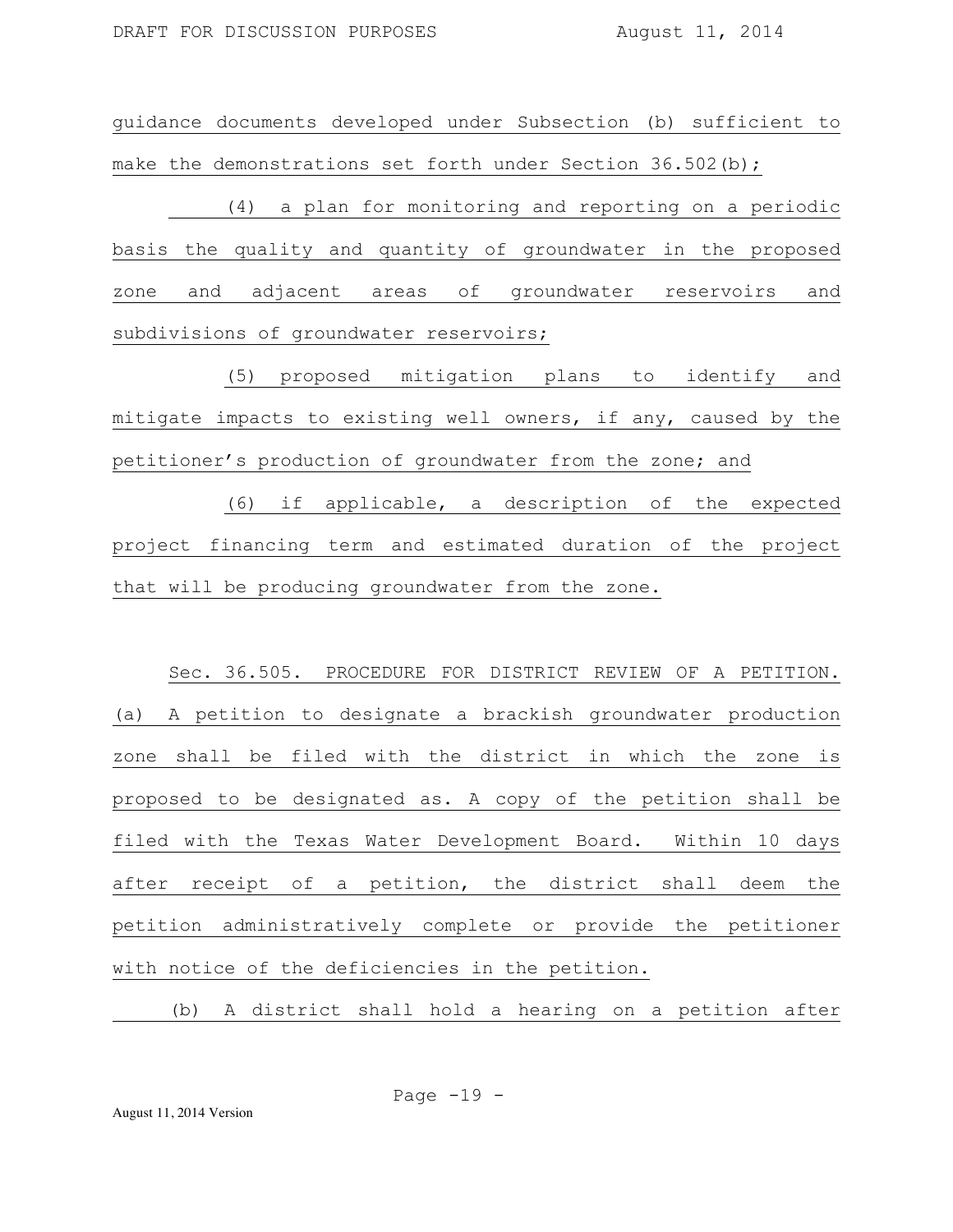receipt of an administratively complete petition. The notice and hearing shall be provided and conducted in the same manner as a rulemaking hearing under Section 36.101, and the district shall require all hearing participants to register as described under Section 36.101(g). The executive administrator may, and at the request of the district or petitioner shall, participate in the hearing and provide technical comments for the benefit of the district, the petitioner, and the public regarding the petition and the designation of the zone in accordance with the provisions of this subchapter.

(c) The district board shall make a final ruling on a petition within 150 days of receipt of an administratively complete petition.

(d) A petition shall be deemed denied, without further action by a district, if the district fails to make a final ruling on the petition in accordance with Section 36.505(c), unless otherwise agreed by the petitioner and district.

Sec. 36.506. DISTRICT ACTION ON PETITION; WHEN FINAL. (a) A district board may grant, modify, or deny a petition by written order. The order shall include the findings of the district board relevant to the determinations set forth under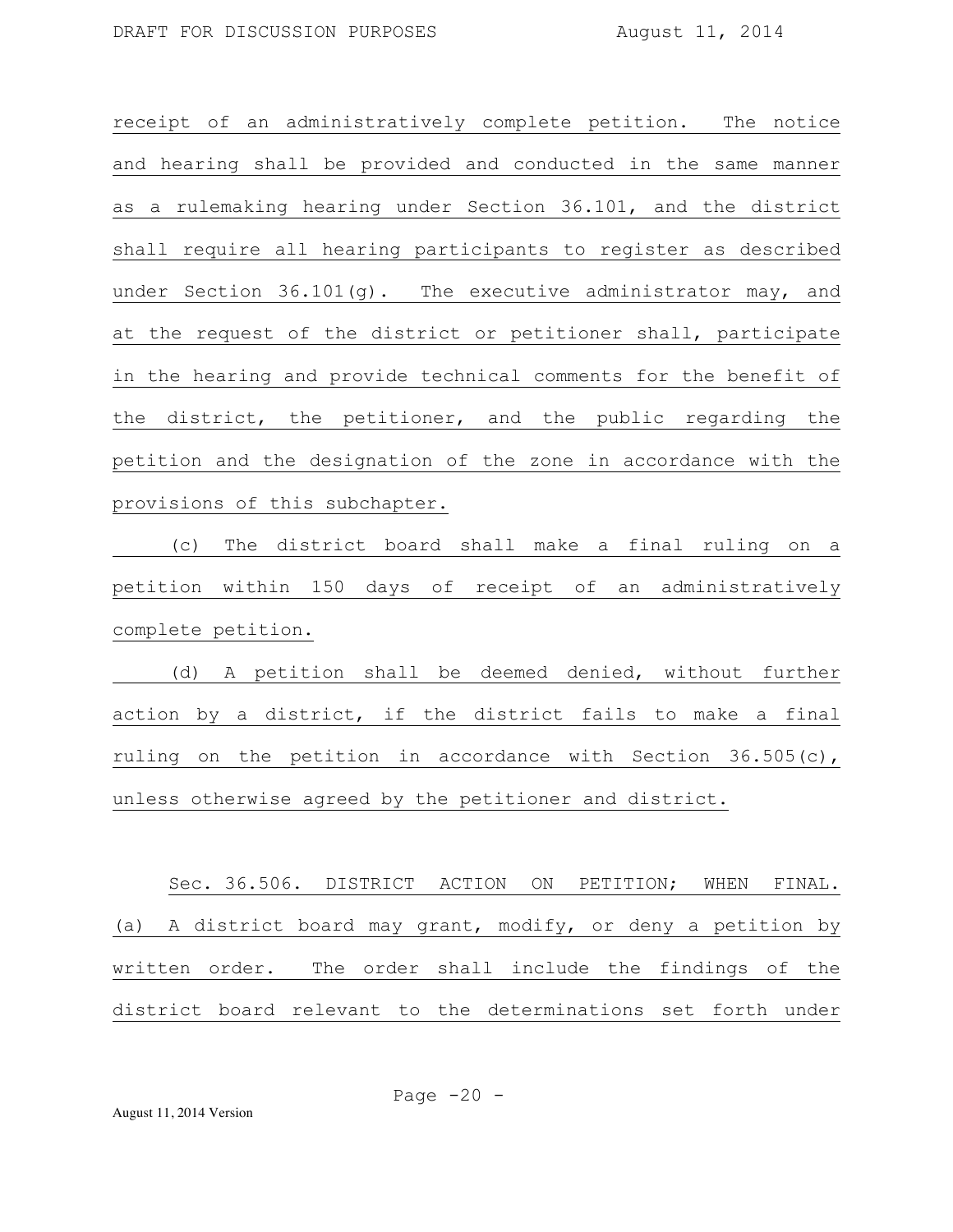Section 36.502(b) and (c) and projected impacts of the proposed groundwater production from within the zone, including any projected impacts to the quality or quantity of groundwater in areas described under Section 36.501(b). The board's order shall include the participant registration information obtained under Section 36.505(b).

(b) A decision by a district on a petition is final and appealable pursuant to Section 36.507 on the date of the district board's written order approving, modifying, or denying the petition. The district shall not require a motion for rehearing on the board action as a prerequisite to filing an appeal under Section 36.507.

Sec. 36.507. APPEAL TO TEXAS WATER DEVELOPMENT BOARD. (a) Within 30 days after the date of a district board's written order approving, modifying, or denying a petition, or 30 days after the date a petition is deemed denied under Section 36.505(d), the petitioner or any person with a legally defined interest in groundwater in the district who participated in the hearing may appeal the decision of the district board by filing a notice of appeal with the Texas Water Development Board. The person filing the appeal shall provide notice of the filing of

August 11, 2014 Version

Page  $-21 -$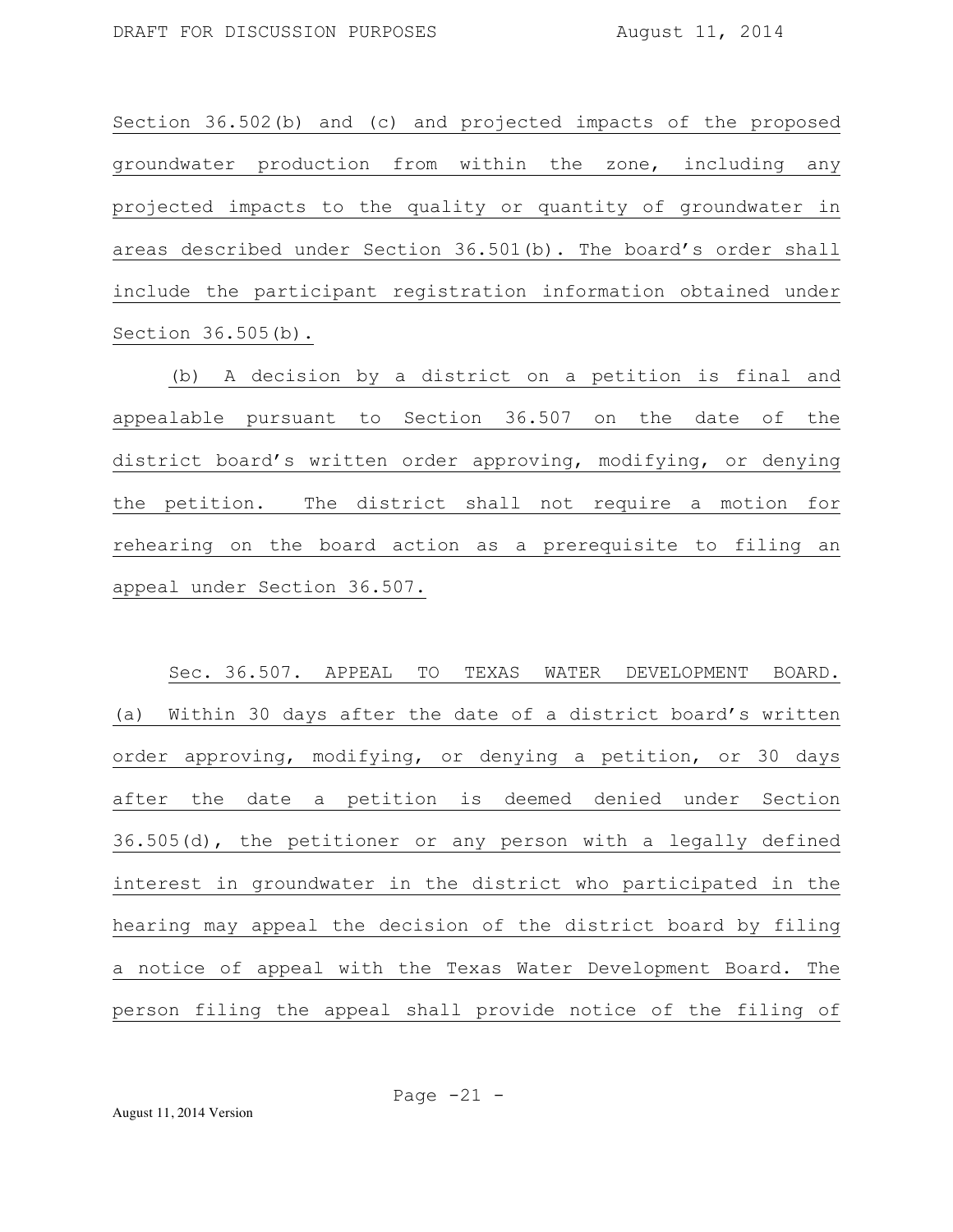the appeal to the petitioner, the district, and to each person that participated in the hearing as identified in the district's order under Section 36.506(a) or, if the petition was deemed denied and there is no district order, to each person who participated and registered at the hearing as required under Section 36.505(b).

(b) On appeal, the Texas Water Development Board shall review the petition de novo. If the petitioner appeals the district board's modification or denial of the petition, the petitioner shall bear the burden of demonstrating that the petition meets the requirements of this subchapter for the designation of a zone. If a person other than the petitioner appeals the district board's denial of the petition and the petitioner does not appeal, the person shall bear the burden of demonstrating that the petition meets the requirements of this subchapter for the designation of a zone. If a person other than the petitioner appeals the district board's modification or approval of the petition, the person shall bear the burden of demonstrating that the petition as approved does not meet the requirements of this subchapter for the designation of a zone. (c) An appeal under this section is considered a contested

case under Chapter 2001, Government Code. The executive

Page  $-22 -$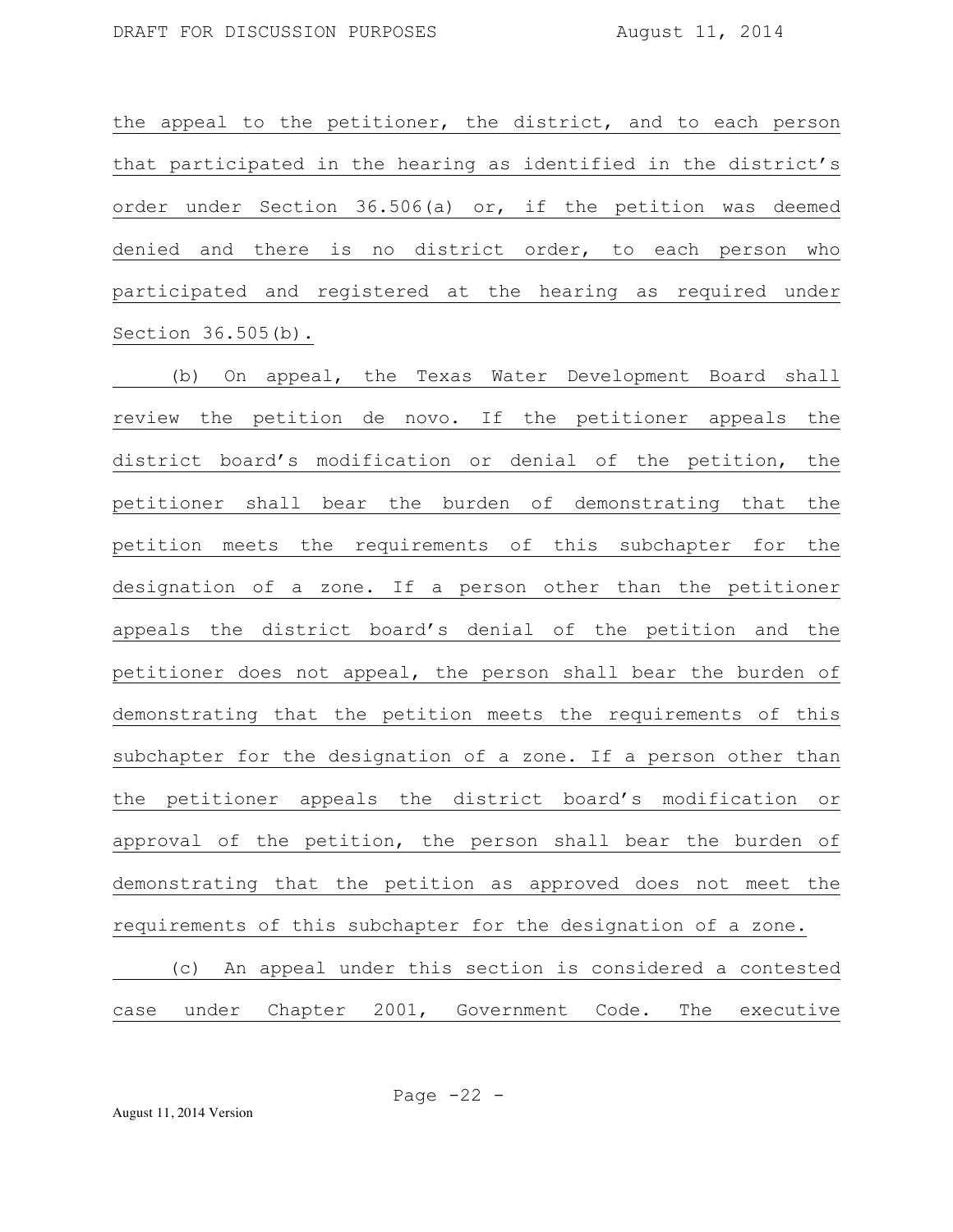administrator shall refer an appeal directly to the State Office of Administrative Hearings for a determination of parties and a contested case hearing. The Texas Water Development Board shall issue a final order granting, modifying, or denying the petition and including the information required of a written order under Section 36.506(a).

(d) Any party to an appeal under this section is entitled to judicial review of the Texas Water Development Board's final order under the substantial evidence rule.

Sec. 36.508. PETITION PROCESS FOR BRACKISH GROUNDWATER PRODUCTION ZONE LOCATED IN TWO OR MORE DISTRICTS. (a) A petition by a project developer to designate a brackish groundwater production zone in an area that includes more than one district shall be filed with each district located over the proposed zone in the manner provided by Section 36.502.

(b) The districts described under Subsection (a) shall:

(1) hold a joint hearing on a petition within 90 days of receipt of an administratively complete petition in the manner provided by Section 36.505; or

(2) agree in writing that one district shall hold the hearing on the petition on behalf of all of the districts.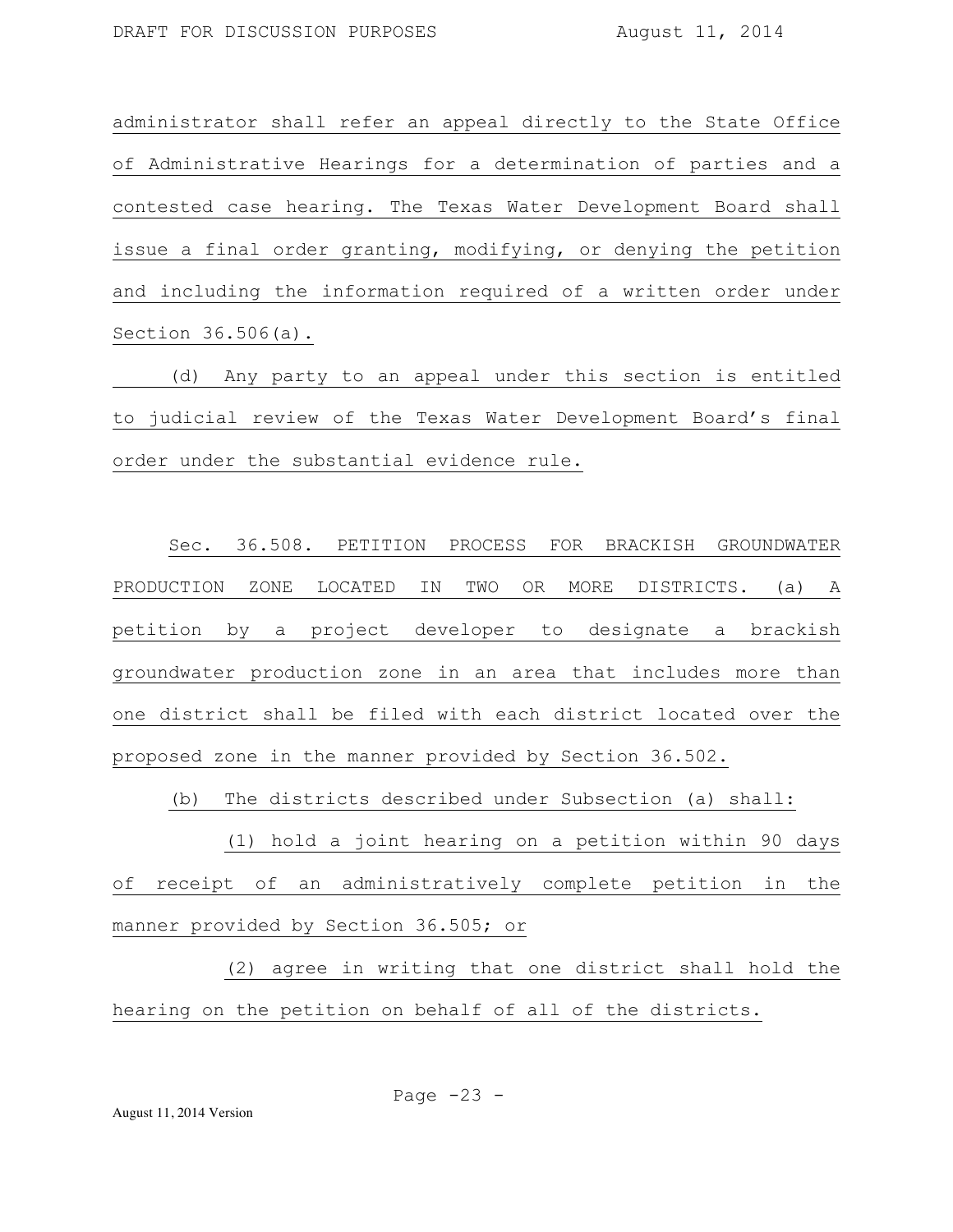(c) A quorum of the board of directors of each district located over the proposed zone is required for a joint hearing under this section.

(d) The districts located over the proposed zone may enter into a cost-sharing agreement to address any technical, regulatory, or legal issues associated with the petition, including for hydrogeological or legal services.

(e) Each district located over the proposed zone shall provide notice of a hearing as provided by Section 36.505.

(f) The board of directors of each district located over the proposed zone shall make a final decision on the designation of the zone within 75 days of the date of the hearing conducted under Subsection (b), unless the petitioner and each participating district agree in writing on another date. A single written order that meets the requirements of Section 36.506 must be approved by the boards of directors of each district located over the zone in order to designate a zone under this section. The failure of one or more of the districts to approve a single order under this subsection, or the approval and issuance of a single order by each district to approve, modify, or deny a petition under this subsection, may be appealed to the Texas Water Development Board in the manner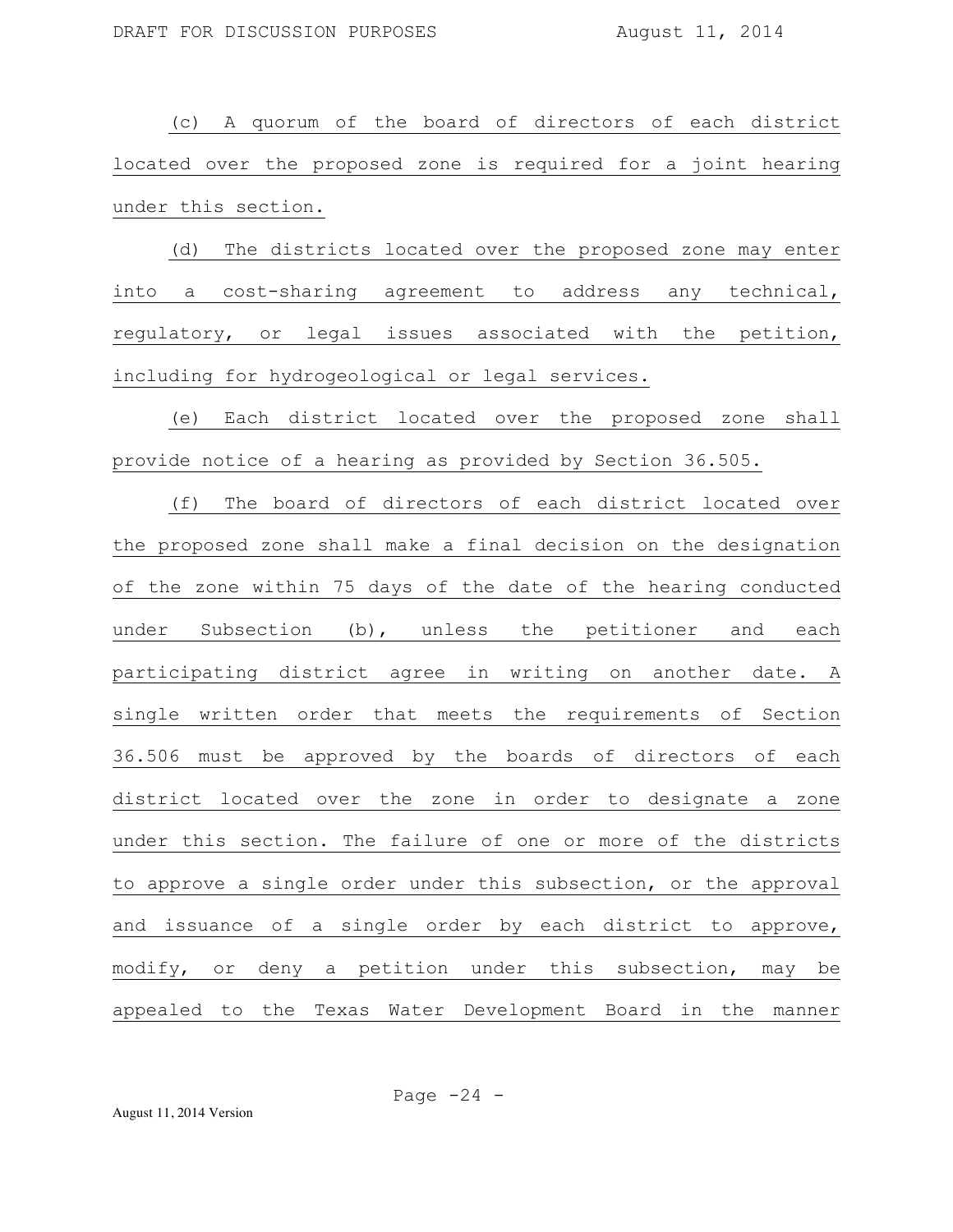described by Section 36.507.

Sec. 36.509. PERMITTING OF WELLS IN A BRACKISH GROUNDWATER PRODUCTION ZONE. (a) An application for a permit for a well in a brackish groundwater production zone shall be consistent with the findings in the written order designating the zone under Section 36.506 or 36.507, as applicable.

(b) The district may impose a reasonable fee under Section 36.205 for processing an application under this section.

(c) A district shall act on an application for a permit for a well in a brackish groundwater production zone within 60 days of receipt of the application. The application shall be processed as an uncontested application under Subchapter M and shall not be subject to a contested case hearing, or may be processed as an application for which a hearing is not required under Section 36.114(b).

(d) Notwithstanding Section 36.113(d), a district shall grant an application for a permit for a well in a brackish groundwater production zone if the application is consistent with the order designating the zone under Section 36.506 or 36.507, as applicable.

(e) A permit issued under this section may be amended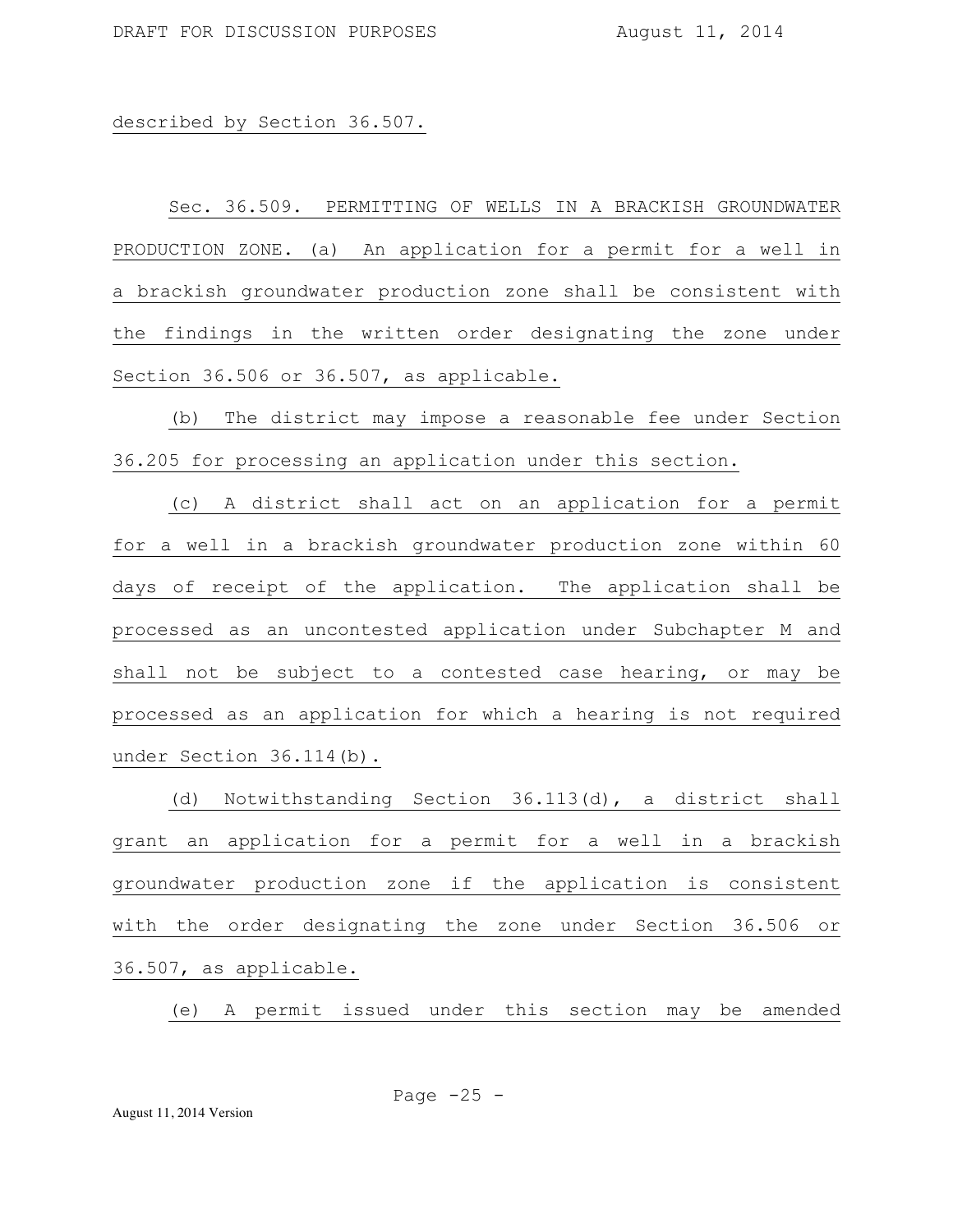pursuant to an application by the permittee if the permittee demonstrates that the changes to the permit are consistent with the written order designating the zone under Sections 36.506 or 36.507. A permit may be amended by the district pursuant to Section 36.514.

Sec. 36.510. CONTENTS OF A PERMIT IN A BRACKISH GROUNDWATER PRODUCTION ZONE. (a) Permits shall authorize the drilling and production of water at locations, rates, and amounts that are consistent with the written order designating the brackish groundwater production zone.

(b) Permits in a brackish groundwater production zone shall contain a permit term equal to the expected project financing term or estimated duration of production for the project contained in the zone designation, but no more than 30 years.

(c) Permits shall require reasonable monitoring of the zone and adjacent areas of groundwater reservoirs and subdivisions of groundwater reservoirs consistent with the monitoring plan contained in the zone designation.

(d) Permits shall require the filing of drilling logs, and periodic reports of withdrawals, aquifer levels, and other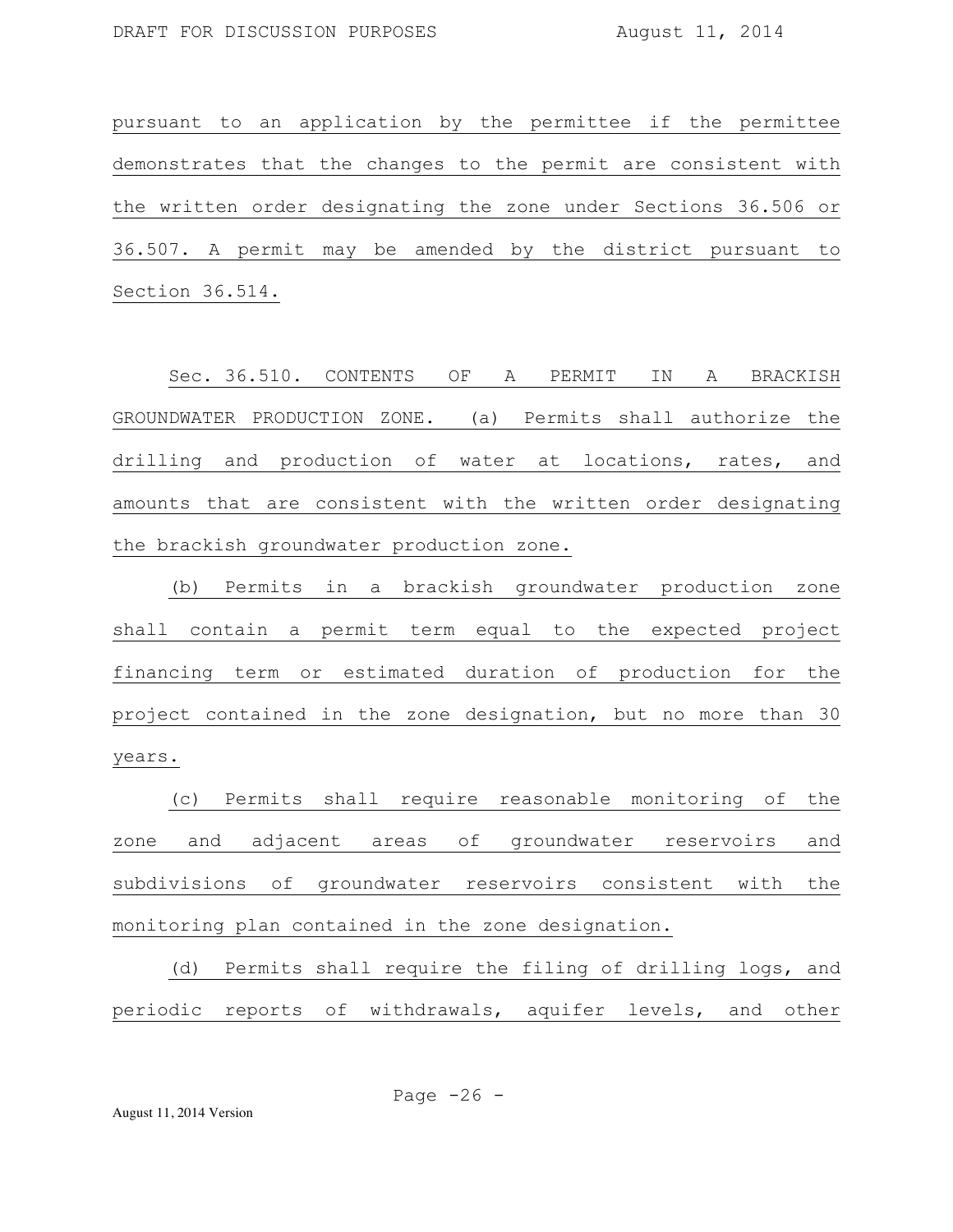information from the monitoring plan.

Sec. 36.511. NON-APPLICABILITY OF SECTION 36.122 TO PRODUCTION; EXPORT FEES. (a) The production from a well in a brackish groundwater production zone is not subject to Section 36.122.

(b) Notwithstanding subsection (a), a district may impose a reasonable fee or surcharge under Section 36.122(e) for groundwater produced from a brackish groundwater production zone for use outside of a district's boundaries.

Sec. 36.512. RIGHTS OF LANDOWNER OVER BRACKISH GROUNDWATER PRODUCTION ZONE TO PRODUCE GROUNDWATER. In implementing this subchapter, a district shall consider the rights described under Section 36.002 of [(an owner of land) or (all landowners)] located over a brackish groundwater production zone to drill for or produce groundwater from the zone.

Sec. 36.513. AMENDMENTS TO BRACKISH GROUNDWATER PRODUCTION ZONES. (a) A brackish groundwater production zone designation under this subchapter may only be amended as provided by this section.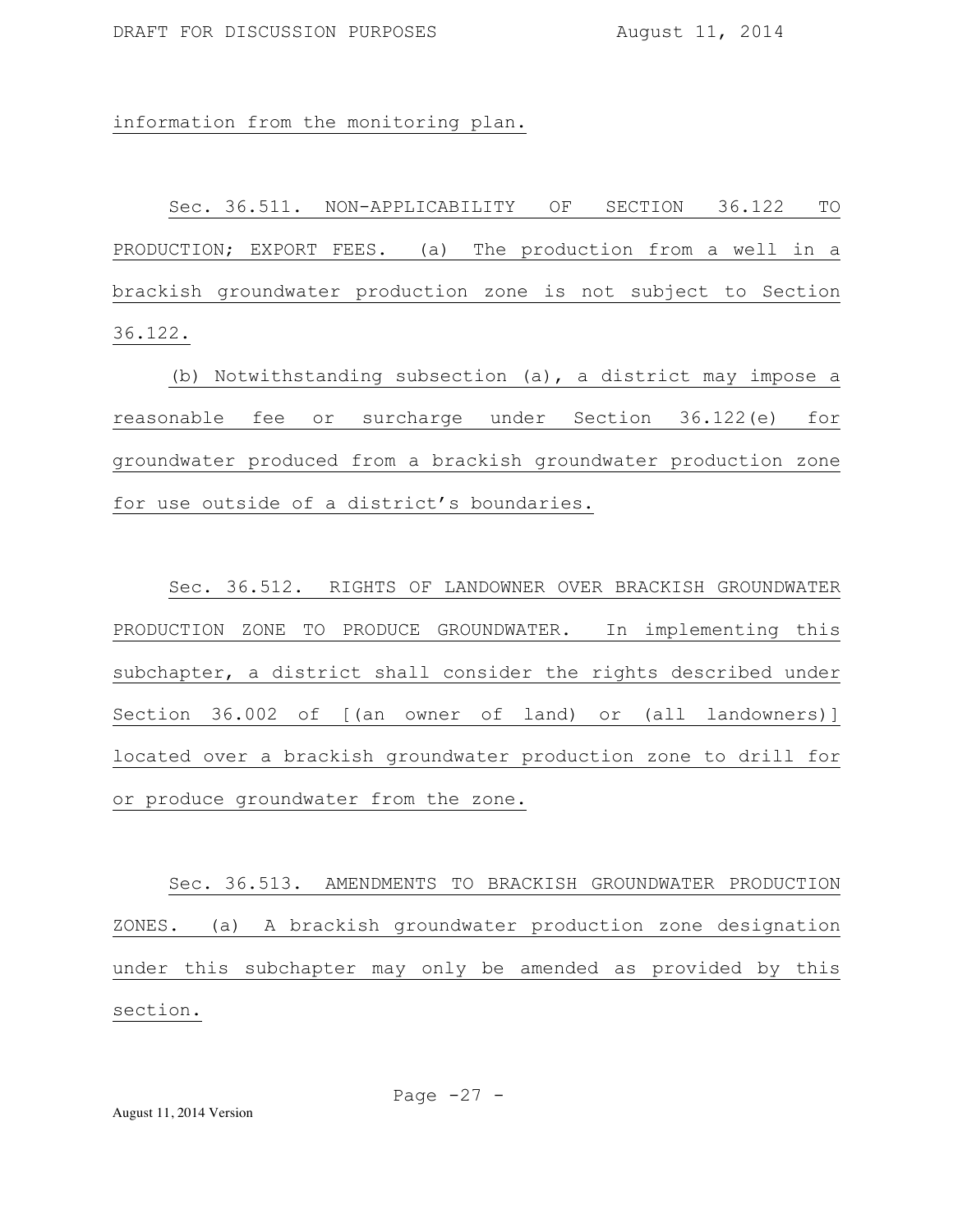(b) A district may initiate an amendment to a brackish groundwater production zone to increase or decrease the rates or amounts of production of groundwater from the zone, to amend the boundaries of the zone, or to change a monitoring or mitigation plan applicable to the zone by providing notice and holding a hearing in the manner set forth under Section 36.505. A district that initiates an amendment to a zone shall bear the burden of proof in making the demonstrations required under Section 36.502 and this section. If the district amendment proposes to decrease the rates or amounts of production of groundwater from the zone, the district must demonstrate that the actual impacts to groundwater resources from production within the zone exceed the projected impacts included in the written order issued under Section 36.506 or 36.507, as applicable, that designated the zone, or that there is a changed desired future condition that is impacted by production from the zone.

(c) A person who holds a permit to produce groundwater from within the zone or any person with a legally defined interest in groundwater in the district may initiate an amendment to a zone to increase or decrease the rates or amounts of production of groundwater from the zone, to amend the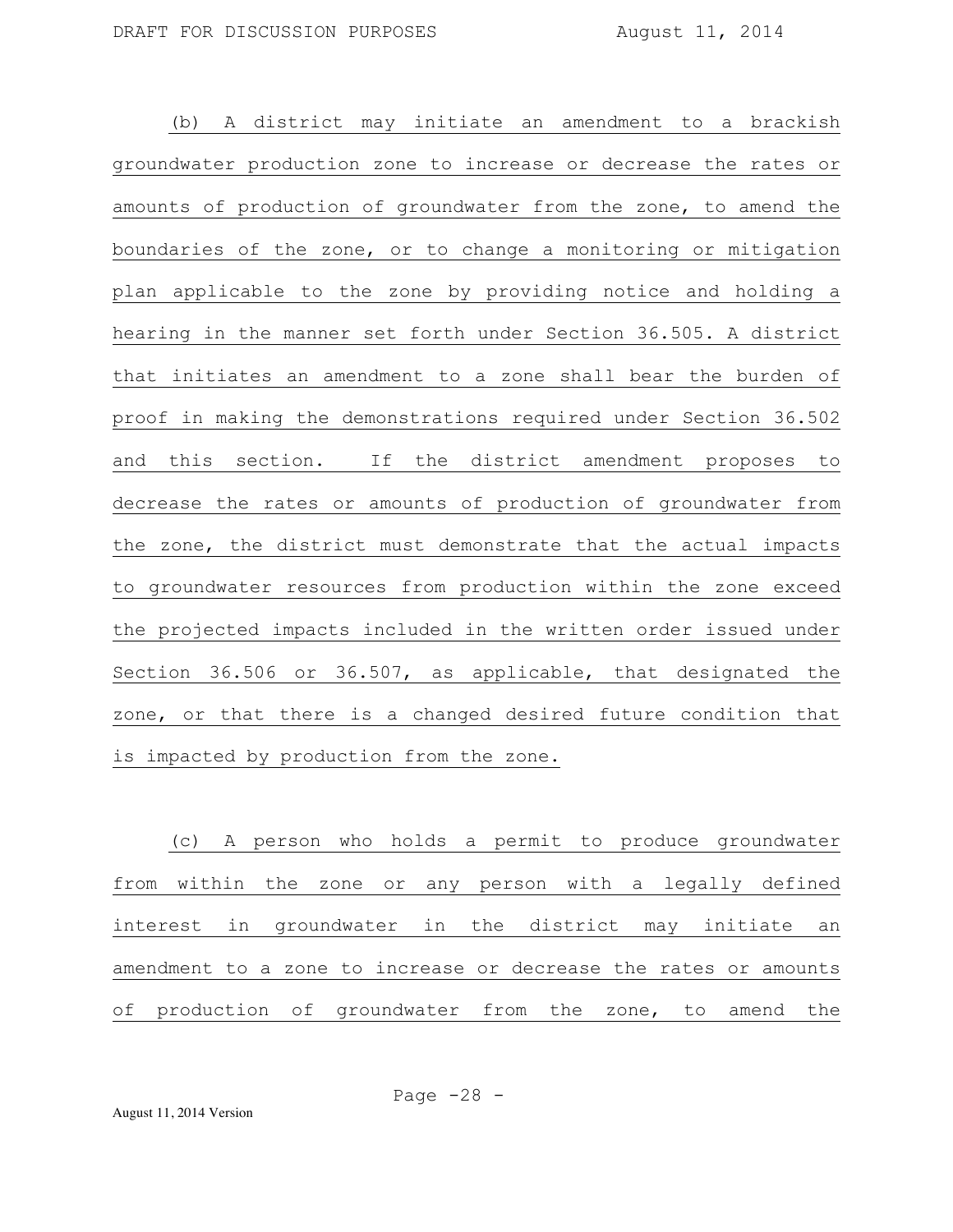boundaries of the zone, or to change a monitoring or mitigation plan applicable to the zone by filing a petition with the district in the manner prescribed for the original designation of a zone under Section 36.502. The petitioner shall bear the burden of proof in making the demonstrations required under Section 36.502 and this section. If the petition proposes to decrease the rates or amounts of production of groundwater from the zone, the petitioner must demonstrate that the actual impacts to groundwater resources from production within the zone exceed the projected impacts included in the written order issued under Section 36.506 or 36.507, as applicable, that designated the zone, or that there is a changed desired future condition that is impacted by production from the zone.

(d) A person who holds a permit to produce groundwater from within the zone or any person with a legally defined interest in groundwater in the district may appeal the decision of the district board to amend a zone under Subsections (b) or (c) to the Texas Water Development Board in the manner prescribed under Section 36.507.

Sec. 36.514. EFFECT OF ZONE AMENDMENT ON EXISTING WELL PERMITS IN A ZONE. (a) A district may amend a well permit in a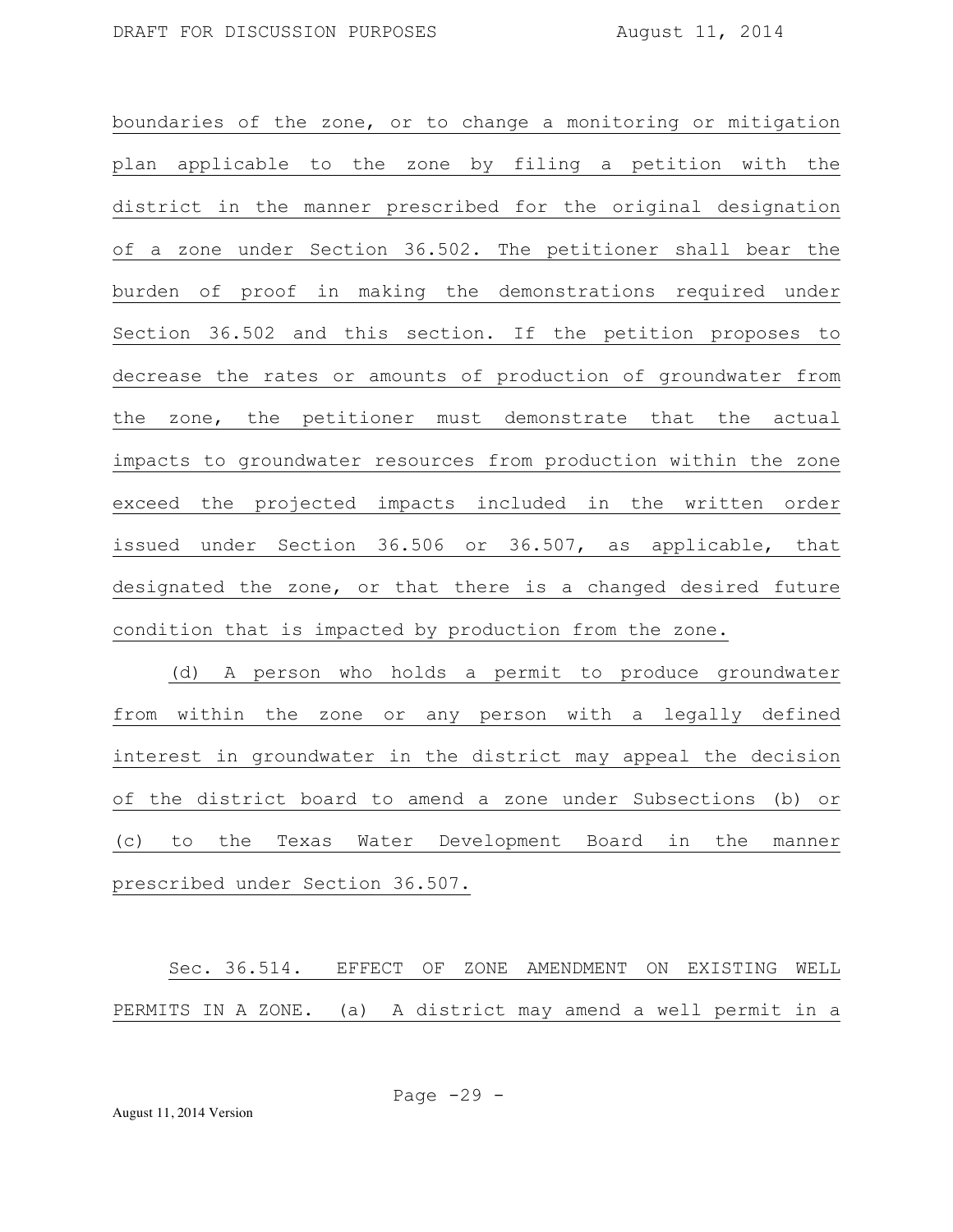brackish groundwater production zone to change the amount or rate of production, or change the monitoring or mitigation plan, only if the designation of the zone is amended under Section 36.513 or by written agreement between the district and the permit holder. Any amendment to a permit must be consistent with the amendment to the zone and may not reduce the rates or amounts of groundwater produced under the permit to a level lower than necessary to be consistent with the amended zone designation.

(b) A district may not amend an existing permit to produce groundwater from a zone because of a change in a desired future condition established under Section 36.108 that may be affected by production from the zone, even if the zone is amended under Section 36.513. In such instances, the district may reduce production through permit renewal after expiration of the original permit term and only to an amount consistent with achievement of the desired future condition and the applicable effective findings related to the zone designation at the time the permit expires.

(c) During the pendency of an amendment to a brackish groundwater production zone, an existing permit holder may continue to produce groundwater under the terms of the existing

Page 
$$
-30 -
$$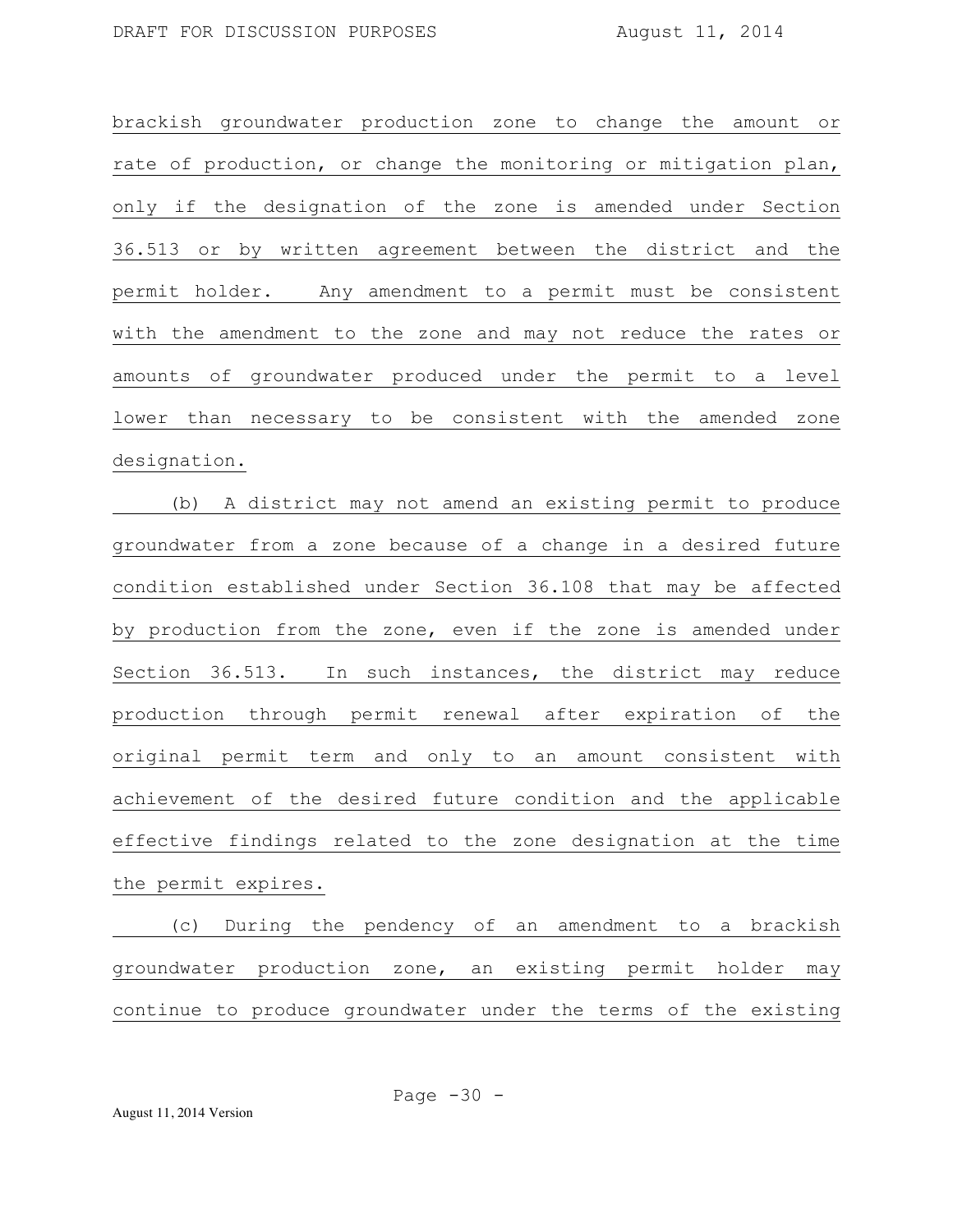permit until the permit has been amended after a final decision on the amendment to the zone has been issued by the district under Section 36.506, or if the decision of the district is appealed, until a final decision has been issued by the Texas Water Development Board under Section 36.507.

(d) A district may not by rule or an amendment to a rule reduce the amount or rate of groundwater that may be produced under an existing permit to produce groundwater from a zone in a manner that the district would not be authorized to reduce by permit amendment under this section.

Sec. 36.515. MANANAGEMENT OF BRACKISH GROUNDWATER BY A DISTRICT OR THROUGH JOINT PLANNING. (a) Nothing in this subchapter shall be construed to prohibit:

(1) a district, on its own initiative, from managing the groundwater resources as authorized by this chapter in a groundwater reservoir, subdivision of a groundwater reservoir, or area of a groundwater reservoir or subdivision of a groundwater reservoir described by Section 36.501(b); or

(2) the establishment of a desired future condition through the joint planning process described under Section 36.108 for a groundwater reservoir, subdivision of a groundwater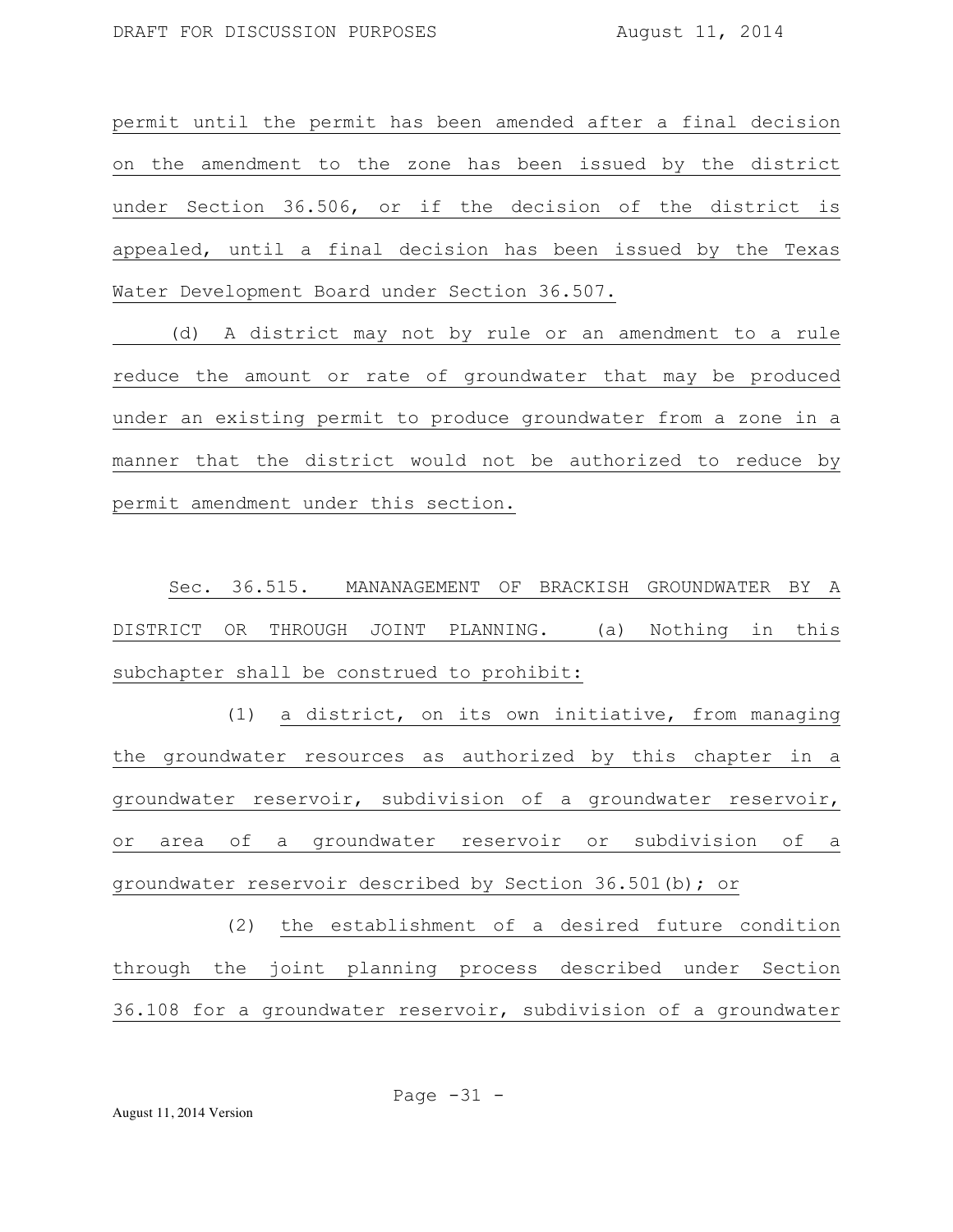reservoir, or area of a groundwater reservoir or subdivision of a groundwater reservoir described by Section 36.501(b).

(b) Notwithstanding Subsection (a), a person may petition a district or districts for the designation of a brackish groundwater production zone in the manner prescribed by this subchapter regardless of whether:

(1) a district is already managing all or part of the groundwater resources located in the proposed zone; or

(2) there is a desired future condition adopted for all or part of the groundwater resources located within the proposed zone.

Sec. 36.516. MANAGEMENT OF BRACKISH GROUNDWATER RESOURCES TO PROMOTE USE; EXPLORATION OR PRODUCTION OF HYDROCARBONS. (a) This subchapter does not affect the exemptions related to hydrocarbon activities as set forth under Section 36.117.

(b) In order to promote the utilization of brackish groundwater resources, a district may establish special rules that are less restrictive administratively or with regard to the amount of groundwater that can be produced from a groundwater reservoir, subdivision of a groundwater reservoir, or area of a groundwater reservoir or subdivision of a groundwater reservoir that contains brackish groundwater than the district's rules are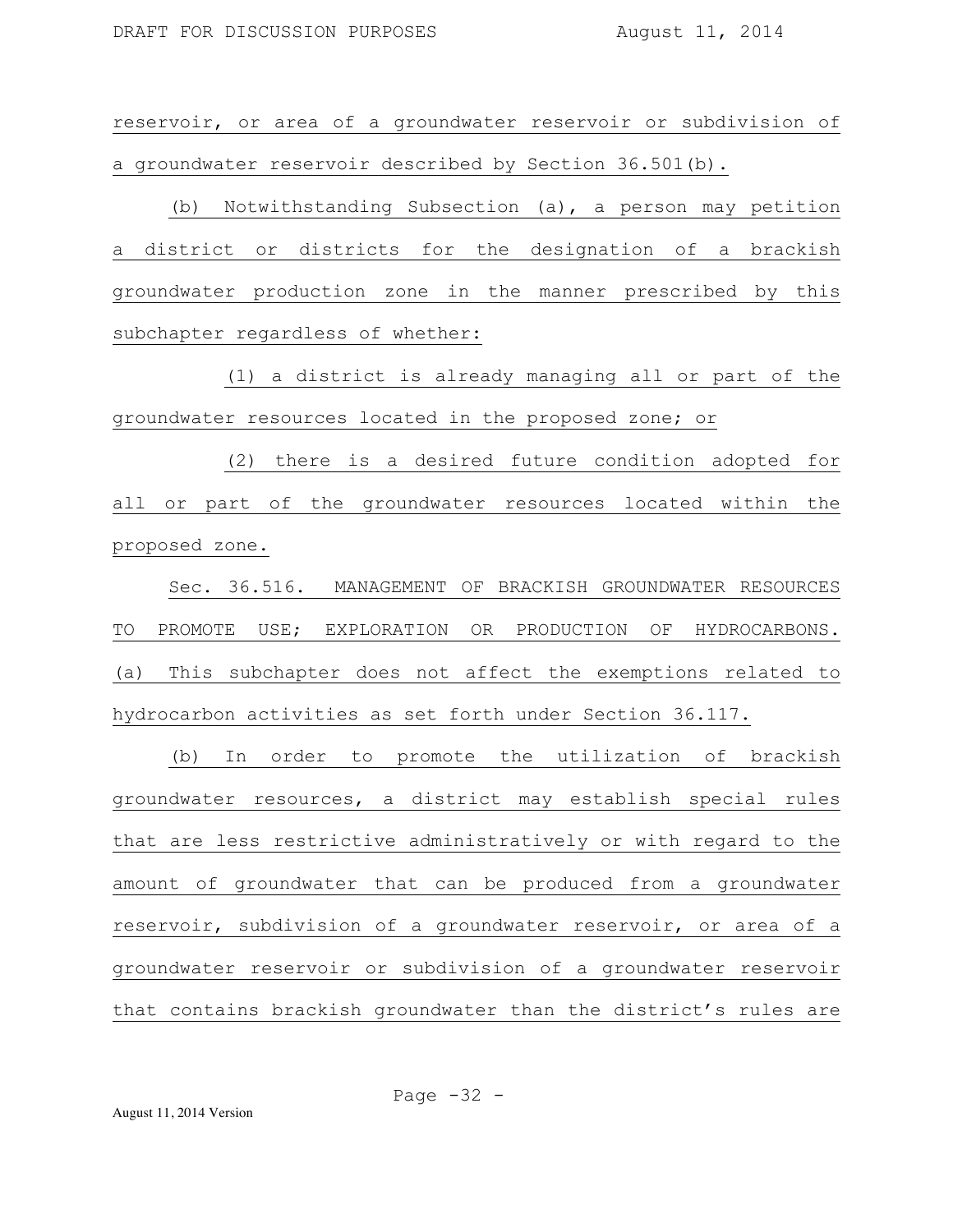with respect to the administration, management, and production of non-brackish groundwater resources for any beneficial purpose of use, including use related to activities associated with the drilling, exploration, or production of hydrocarbons.

(c) A district may not adopt rules under this section that are more restrictive on a person producing groundwater for activities related to the drilling, exploration, or production of hydrocarbons than on a person producing groundwater for other purposes of use, but may adopt rules that are less restrictive.

Sec. 36.517. MANDAMUS. A district court in Travis County may issue a writ of mandamus to compel a district to perform the following:

(a) act on a petition for designation of brackish groundwater production zone within the times frames established in Section 36.504; or

(b) issue a permit for well located in a brackish groundwater production zone pursuant to Section 36.508 based on an application that is consistent with the designation of the brackish groundwater production zone.

Sec. 36.518. CONFLICTS WITH OTHER SUBCHAPTERS. If a provision in this subchapter conflicts with a provision of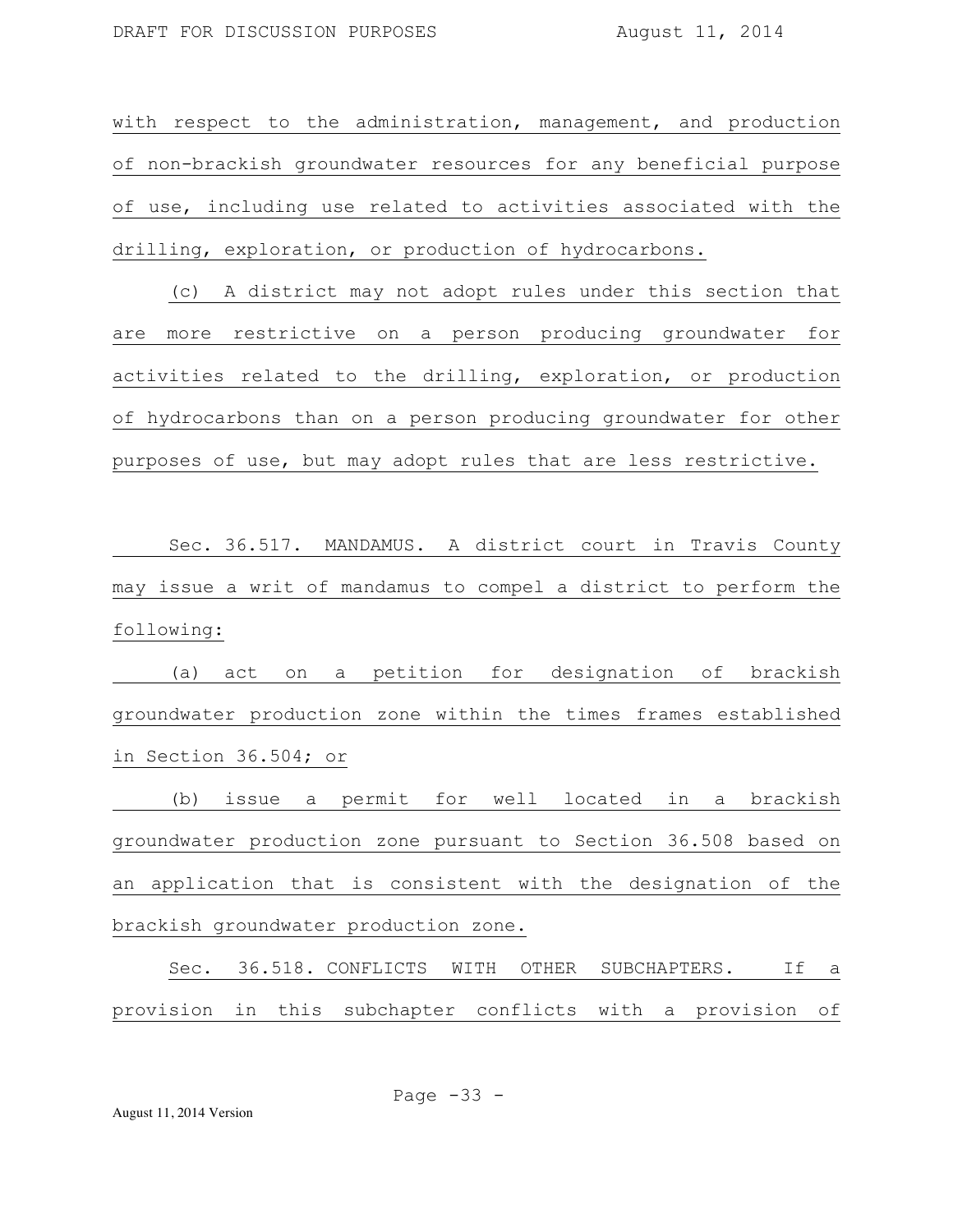# another subchapter under this chapter, the provision in this subchapter prevails.

SECTION 13. No later than January 1, 2016, the Texas Water Development Board shall adopt rules to implement the changes in law to Chapters 16 and 36, Water Code, as amended by this Act.

SECTION 14. This Act takes effect immediately if it receives a vote of two-thirds of all the members elected to each house, as provided by Section 39, Article III, Texas Constitution. If this Act does not receive the vote necessary for immediate effect, this Act takes effect September 1, 2015.

Page  $-34$  -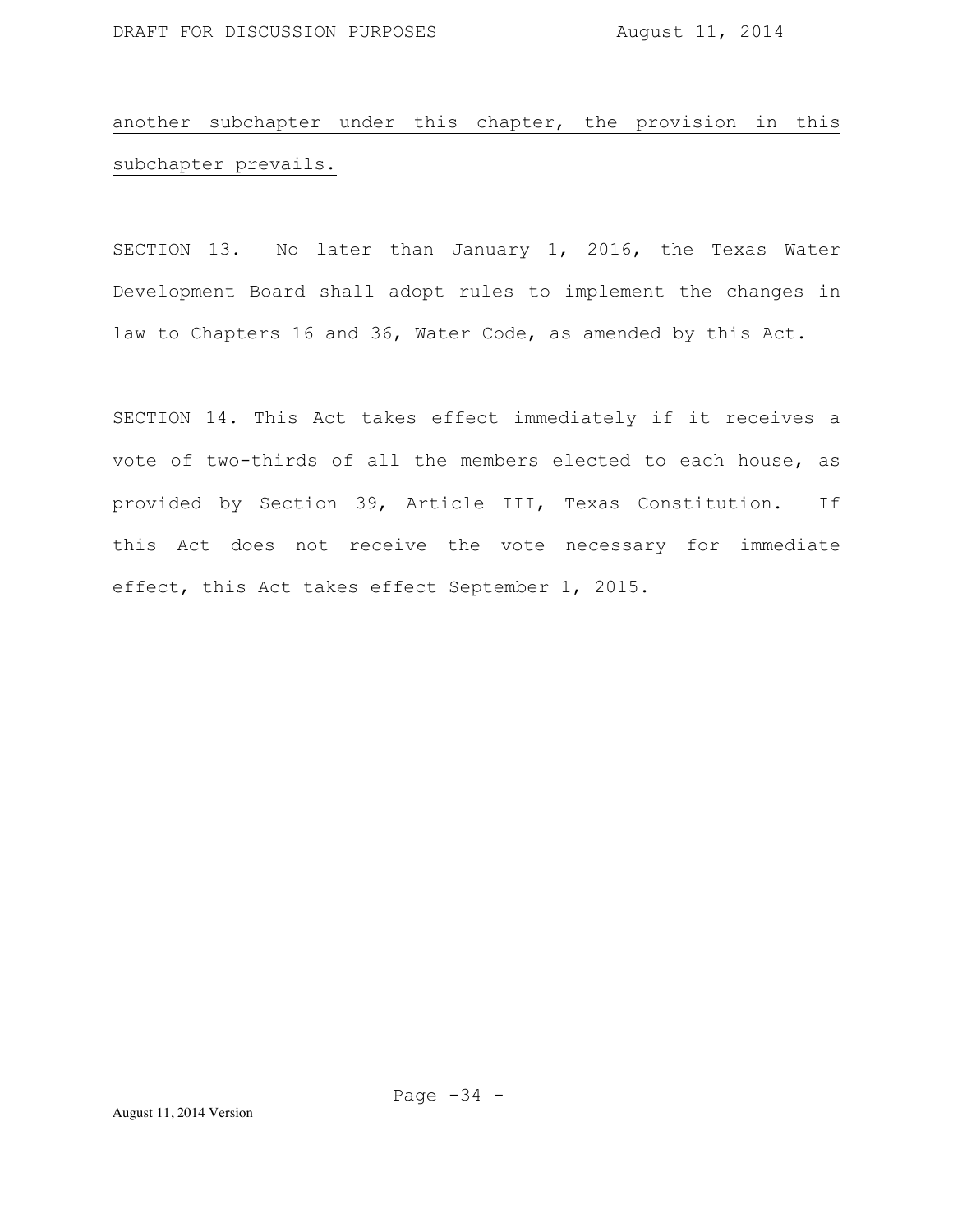## DRAFT ASR BILL

A BILL TO BE ENTITLED

## AN ACT

relating to aquifer storage and recovery projects.

SECTION 1. Section 11.153, Water Code, is amended to read as follows:

Sec. 11.153. PROJECTS FOR STORAGE OF APPROPRIATED WATER IN AQUIFERS. Subject to obtaining any required authorizations for an aquifer storage and recovery project under Chapters 27 and 36, no additional authorization is required under this chapter for the underground storage of appropriated state water for subsequent recovery and beneficial use in a manner that is not otherwise in conflict with the terms of the water right  $\left(\frac{1}{2} + \frac{1}{2}\right)$  The commission shall investigate the feasibility of storing appropriated water in various types of aquifers around the state by encouraging the issuance of temporary or term permits for demonstration projects for the storage of appropriated water for subsequent retrieval and beneficial use.

(b) A permit described by Subsection (a) must be for only the duration of the pilot project to provide the commission and the board further opportunity to evaluate the storage of appropriated water in aquifers for subsequent retrieval and beneficial use.

(c) At the conclusion of a pilot project, a permit holder may file an appropriate application for a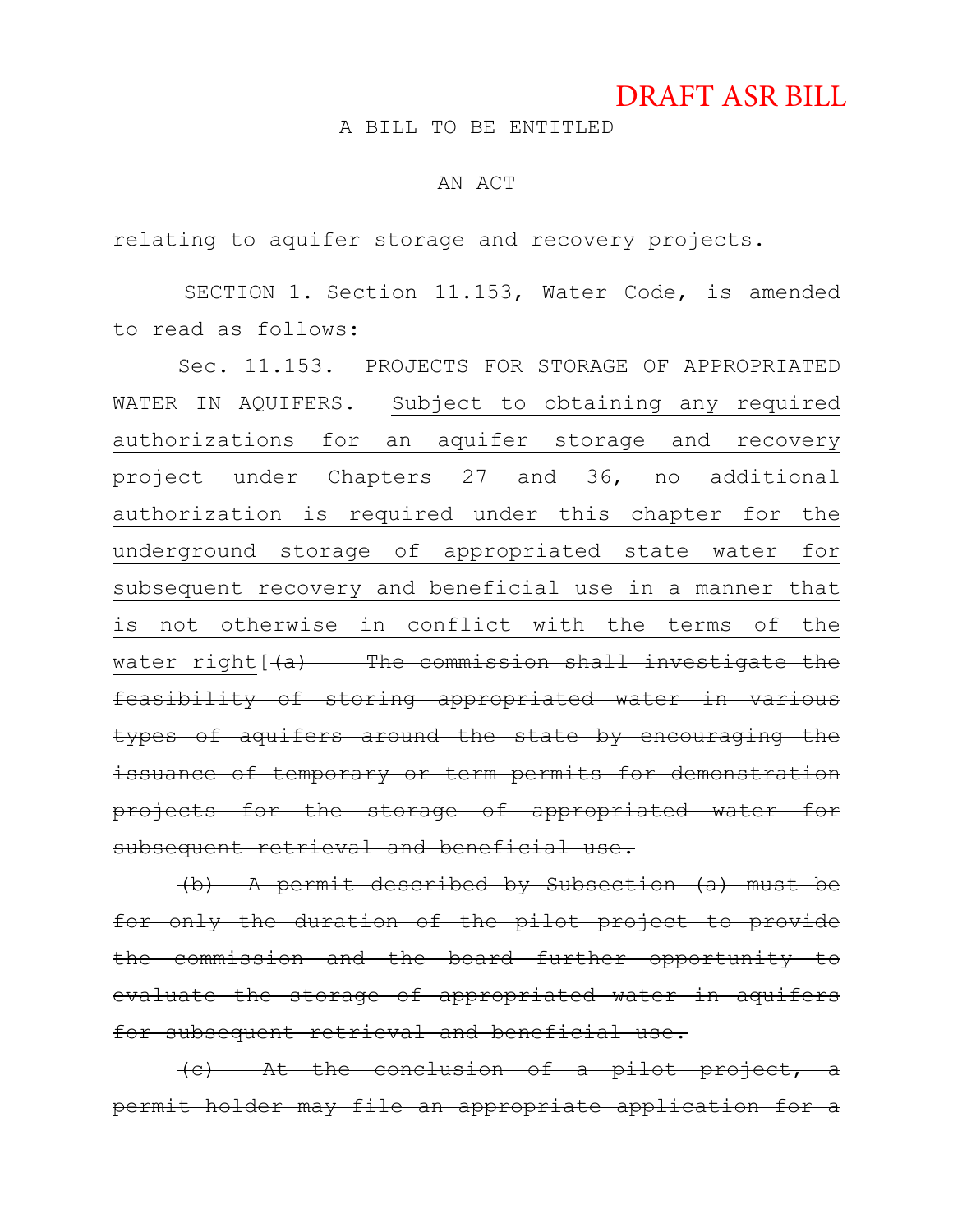permit or permit amendment. After considering the success of the project and the criteria set out in Section 11.154, the commission shall determine whether to issue a permit or permit amendment authorizing the continued storage of appropriated water in the aquifer.

(d) The commission shall only issue a final order granting a permit or amendment to a permit authorizing the storage of appropriated water in aquifers for subsequent beneficial use where completed pilot projects or historically demonstrated projects have been shown to be feasible under the criteria provided in Sections  $11.154(c)$  and  $(d)$ .

(e) The board shall participate in the study of the pilot projects authorized by Subsection (a). The pilot projects are eligible for grants from the water loan assistance fund established by Section 15.101. The board may authorize use of money from the research and planning fund established by Section 15.402 to participate in the study of pilot projects].

SECTION 2. Section 27.002, Water Code, is amended by adding Subdivisions (26) through (28) to read as follows:

(26) "Aquifer storage and recovery project" or "ASR project" means a project involving the injection of surface water or groundwater into a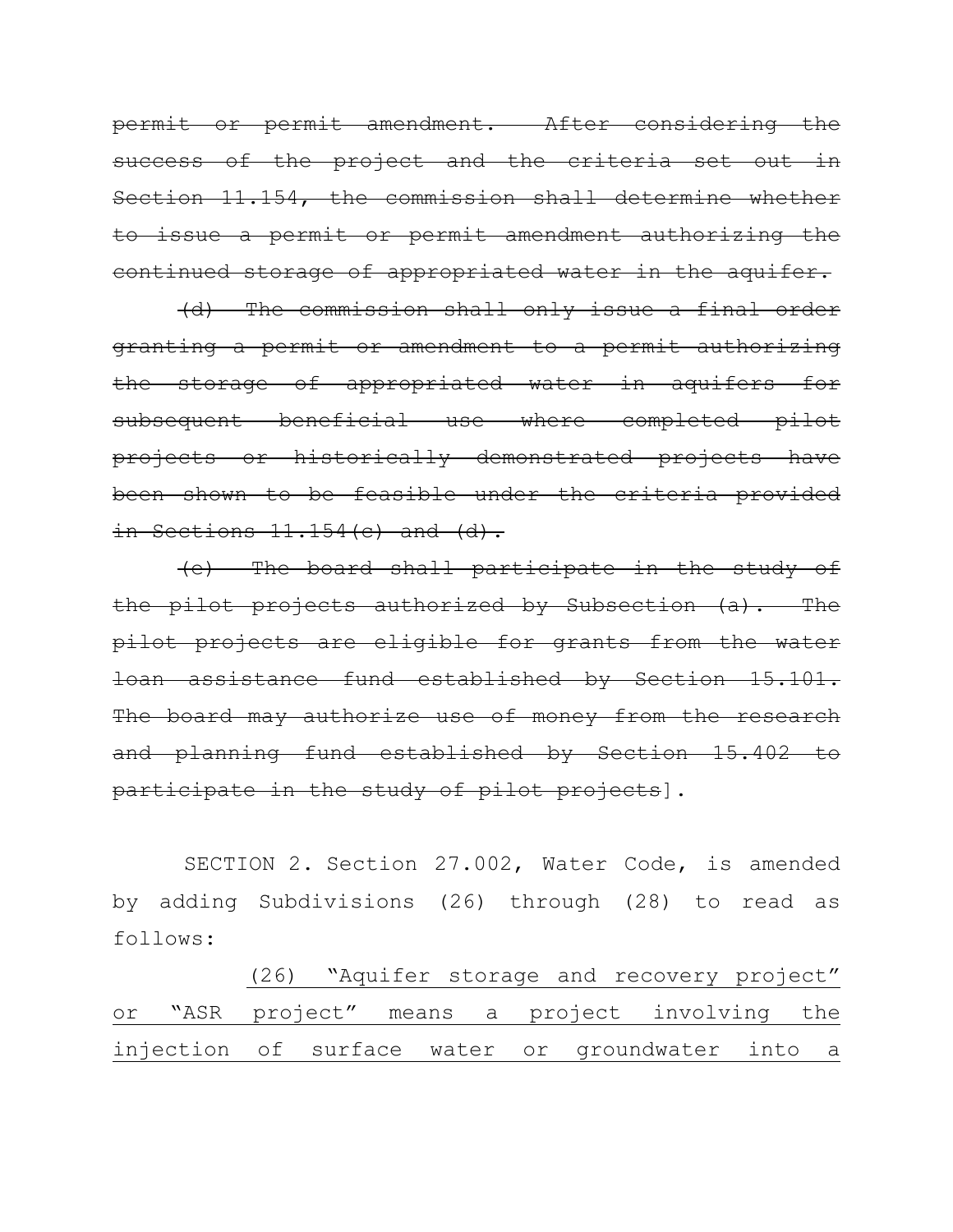geologic formation for subsequent recovery and beneficial use.

(27) "ASR injection well" means a well used for the injection of water into a geologic formation in an ASR project.

(28) "ASR recovery well" means a well used for the recovery of water from a geologic formation pursuant to an ASR project.

SECTION 3. Chapter 27, Water Code, is amended by adding a new Subchapter G to read as follows:

## SUBCHAPTER G. AQUIFER STORAGE AND RECOVERY PROJECTS

Sec. 27.201. JURISDICTION. The commission has exclusive jurisdiction over the regulation and permitting of ASR injection wells.

Sec. 27.202. PERMIT OR GENERAL PERMIT AUTHORIZING USE OF CLASS V INJECTION WELL FOR ASR PROJECT. (a) The commission may issue a permit or a general permit for a Class V injection well for the injection of water into a geologic formation for purposes of an ASR project. In issuing a permit or general permit, the commission shall consider:

(1) whether the injection of the water will comply with standards set forth under the federal Safe Drinking Water Act; and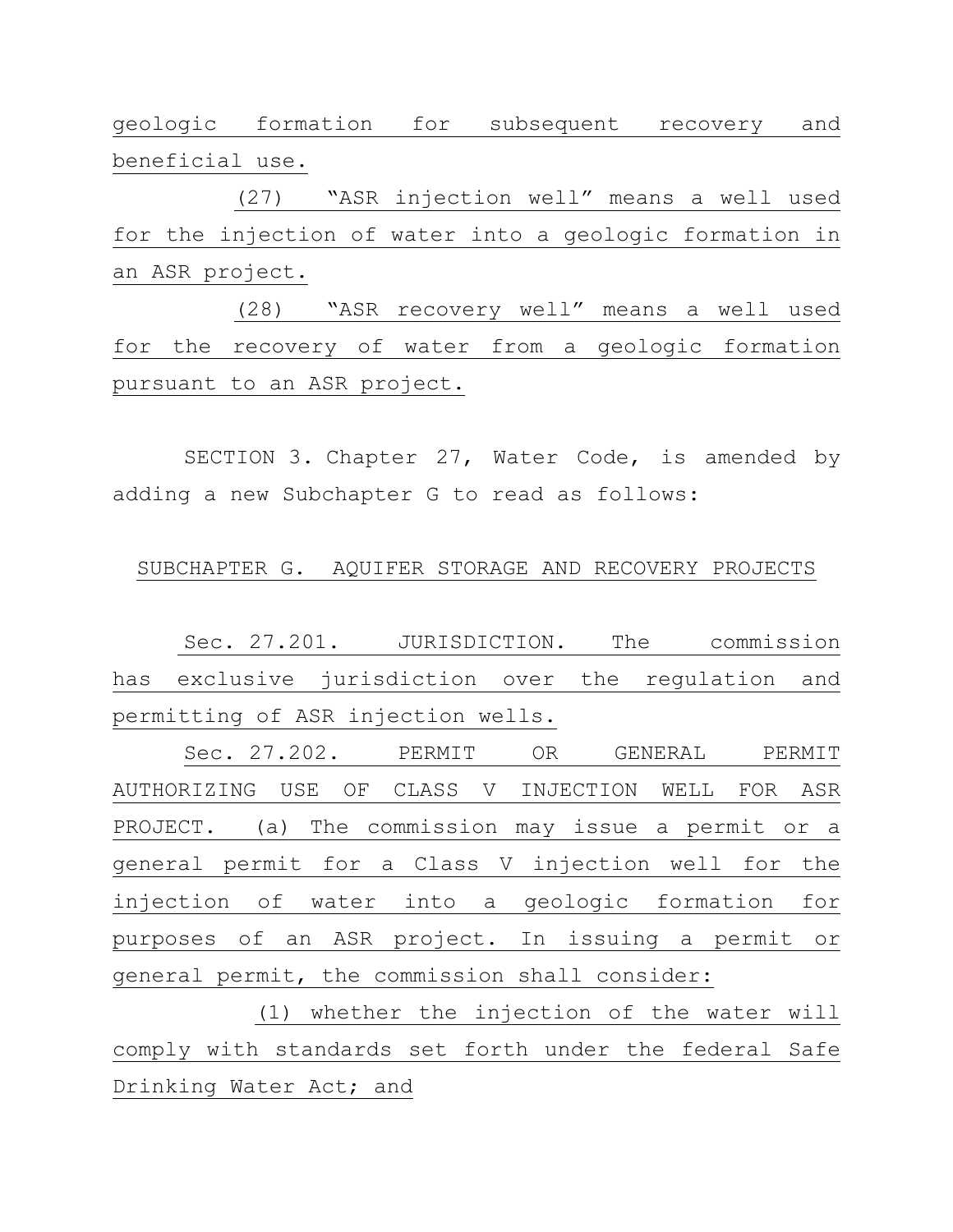(2) the extent to which the equivalent volume of water stored in the receiving geologic formation can be successfully recovered from the geologic formation for beneficial use.

(b) The commission by rule shall provide for public notice and comment on a proposed general permit or an application for a permit authorized by this section. Notwithstanding Section 27.018, an application for a permit authorized by this section is not subject to the hearing requirements of Chapter 2001, Government Code.

(c) The commission by rule shall prescribe construction and completion standards and metering requirements for ASR injection wells and ASR recovery wells.

(d) An ASR recovery well that does not also serve as an ASR injection well is not subject to the permitting requirements of this chapter, but must comply with the construction, completion, and metering requirements established by the commission.

Sec. 27.203. REPORTING OF INJECTION AND RECOVERY VOLUMES. A person who holds a permit issued under this chapter shall install a meter on each ASR injection well and ASR recovery well associated with the ASR project and, each calendar month, provide the commission with a written report showing for the previous calendar month: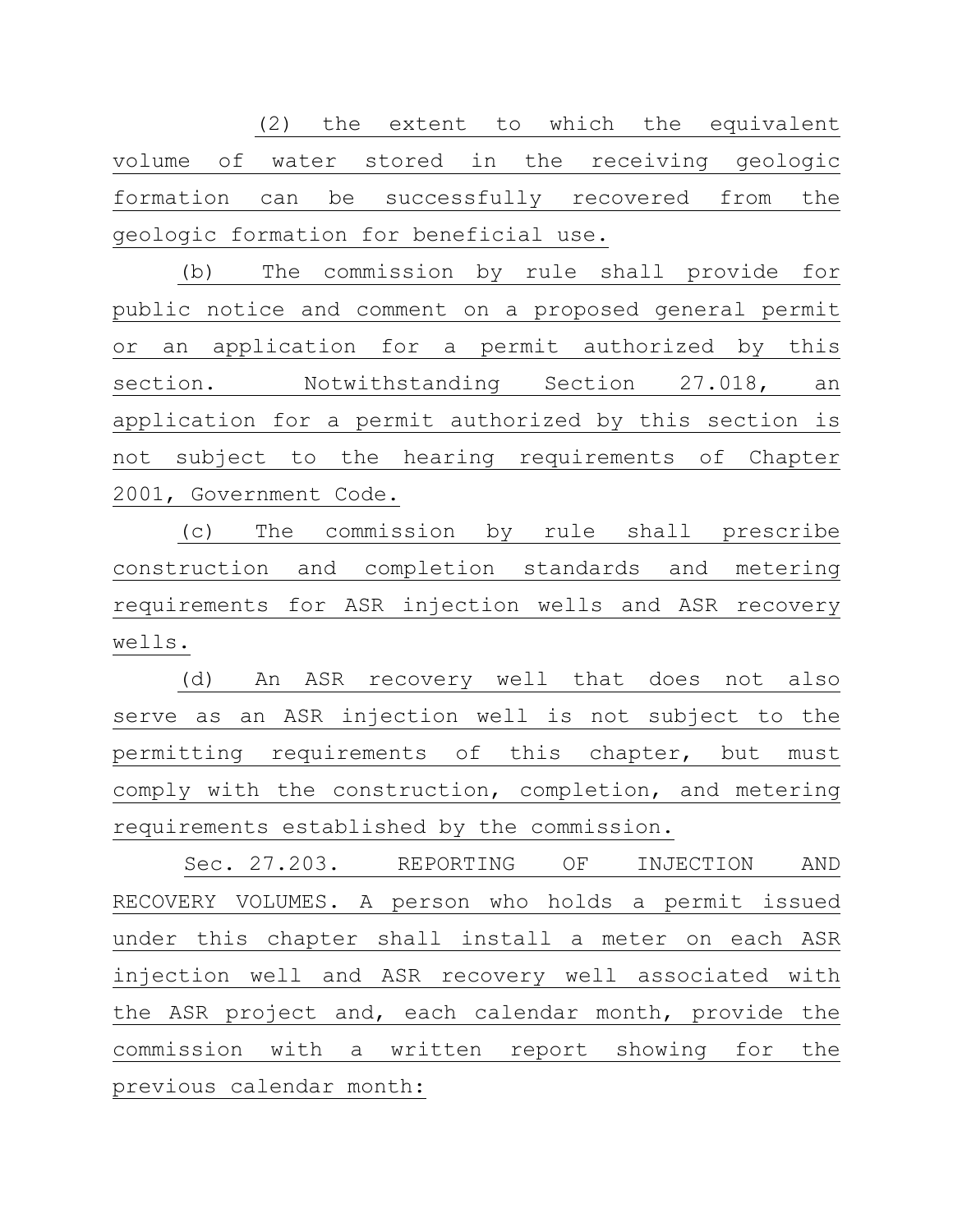(1) the volume of water injected for storage; and

(2) the volume of water recovered for beneficial use.

SECTION 4. Section 36.001, Water Code, is amended by adding a new Subdivision (31) to read as follows:

(31) "Aquifer storage and recovery project," "ASR project," "ASR injection well," and "ASR recovery well" have the meanings assigned by Chapter 27.

SECTION 5. Section 36.117, Water Code, is amended by amending Subsection (l) to read as follows:

(l) This chapter applies to water wells, including water wells used to supply water for activities related to the exploration or production of hydrocarbons or minerals. This chapter does not apply to production or injection wells drilled for oil, gas, sulphur, uranium, or brine, or for core tests, or for injection of gas, saltwater, or other fluids, under permits issued by the Railroad Commission of Texas, or for the injection of fluids under the jurisdiction of the commission.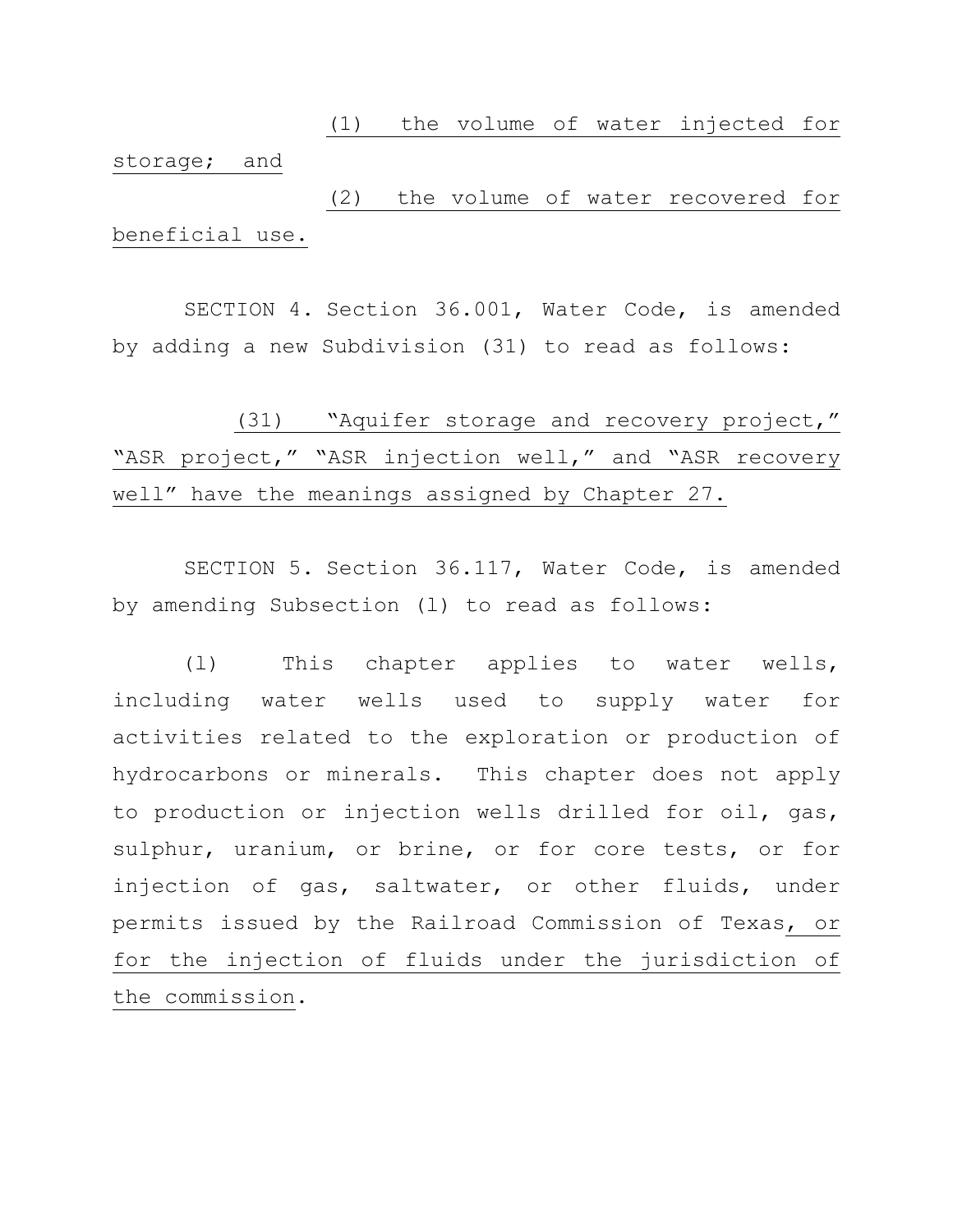SECTION 6. Chapter 36, Water Code, is amended by inserting a new Subchapter N to read as follows:

## SUBCHAPTER N. AQUIFER STORAGE AND RECOVERY PROJECTS

Sec. 36.501. REGISTRATION AND REPORTING OF WELLS FOR ASR PROJECTS. (a) A person that holds a permit issued under Section 27.202 for the injection of water into a geologic formation for purposes of an ASR project for subsequent recovery and beneficial use shall:

(1) register the person's ASR injection wells and ASR recovery wells with any district in which the wells are located; and

(2) each calendar month, provide the district with a copy of the written report required to be submitted to the commission under Section 27.203 showing for the previous calendar month:

(A) the volume of water injected for storage; and

(B) the volume of water recovered for beneficial use.

(b) If an ASR project produces groundwater in excess of the volume of water injected for subsequent recovery, the ASR permit holder shall account for and report to the district the volume of groundwater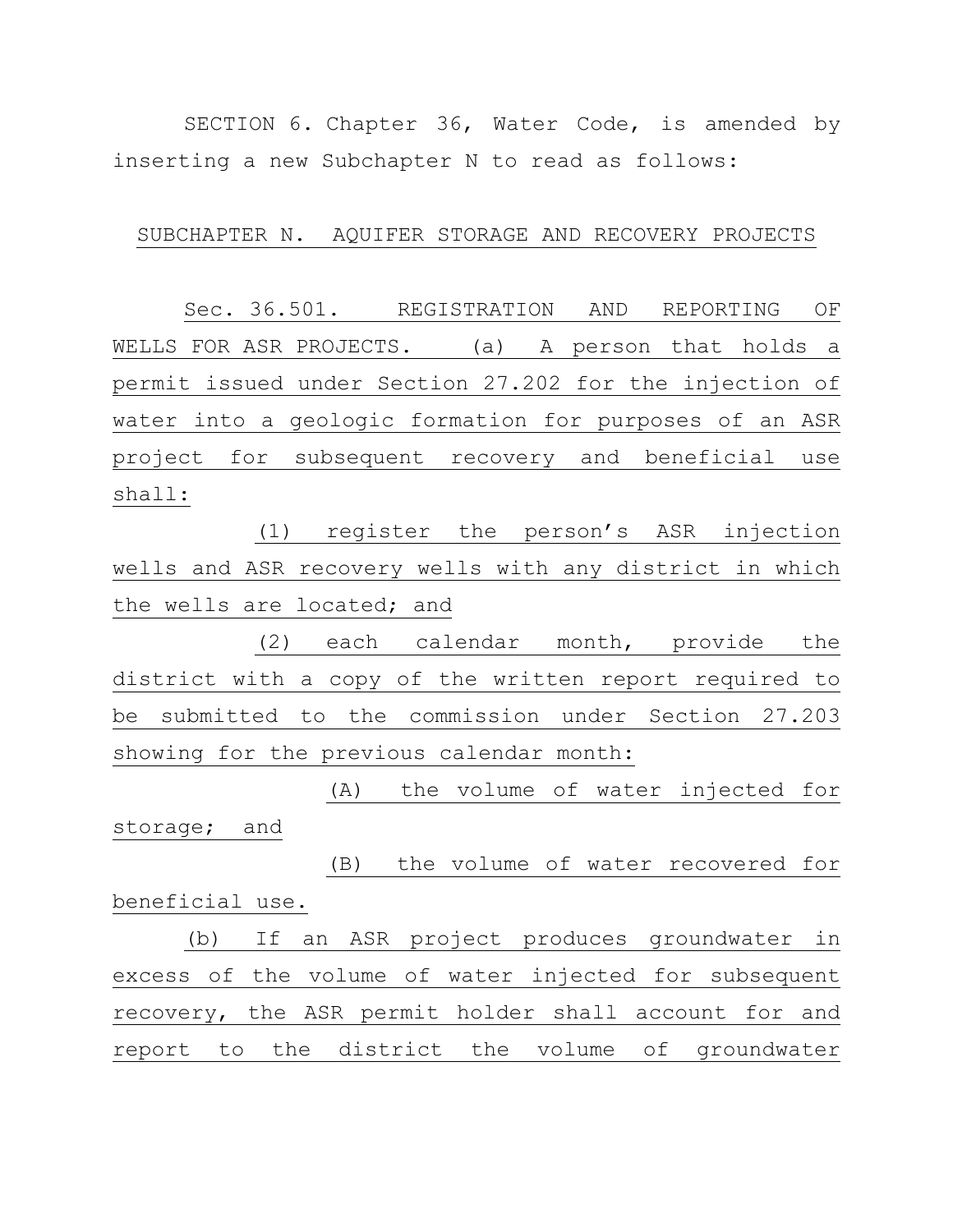produced that exceeds the volume of water injected and recovered.

Sec. 36.502. PERMITTING AND SPACING REQUIREMENTS FOR ASR PROJECTS. (a) A district may not require a permit for the drilling, equipping, completion or production of an ASR injection well or an ASR recovery well, except as authorized under this section.

(b) A district may require a permit for production from an ASR recovery well only if, and only to the extent that, the ASR project will be used to produce groundwater in a volume that exceeds the total volume of water injected into a geologic formation in the operation of the ASR project with which the ASR recovery well is associated. A district may not require a permit for the drilling, equipping, or completion of an ASR injection well or an ASR recovery well.

(c) An ASR recovery well that produces groundwater in excess of the volume of water injected into a geologic formation is subject to the production and spacing requirements of a district only to the extent that the production volume exceeds the volume injected in the operation of the ASR project with which the ASR recovery well is associated.

(d) This section may apply to an ASR recovery well that also serves as an ASR injection well, even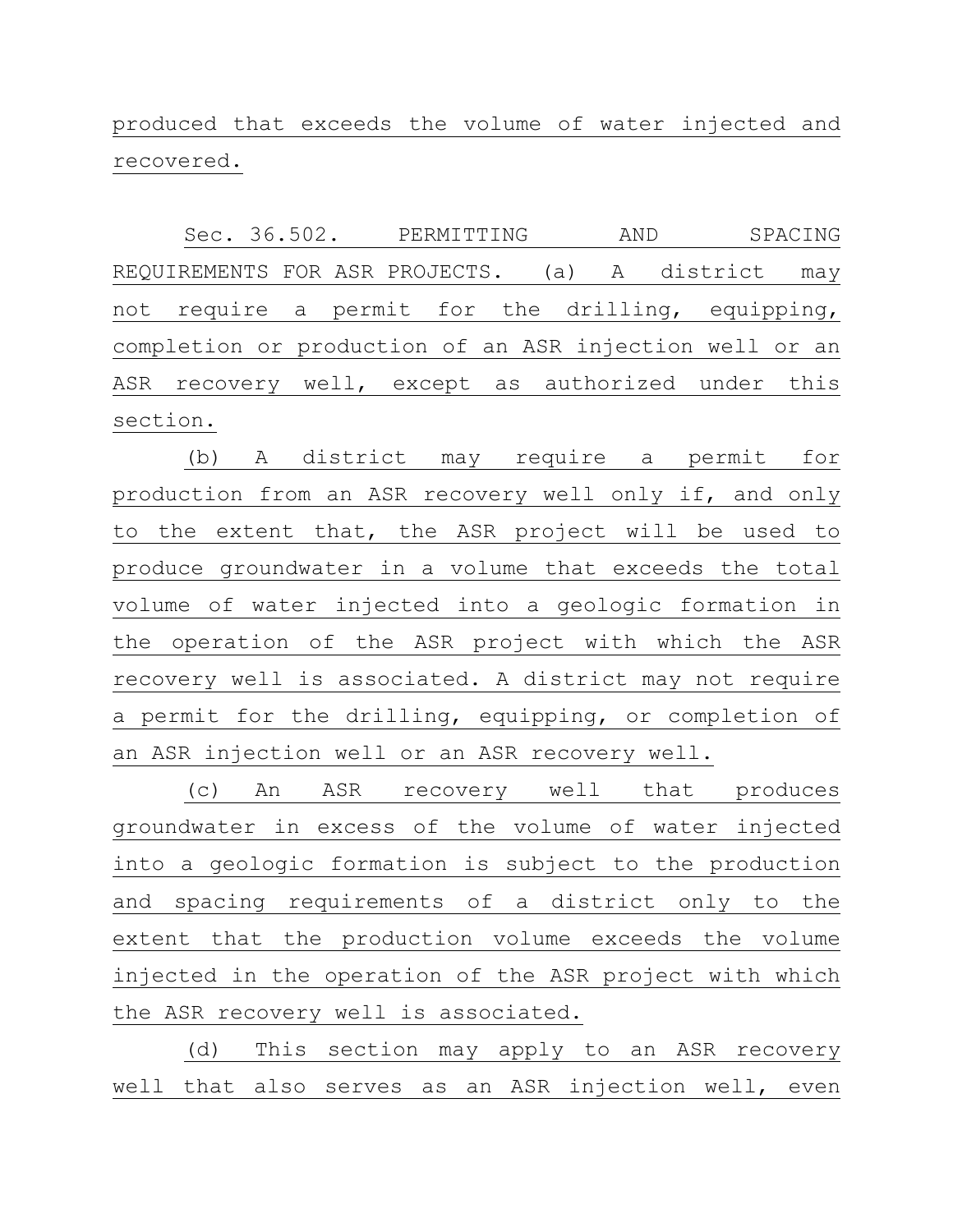though a district has no jurisdiction over the injection activities associated with such a well.

Sec. 36.503. FEE AND SURCHARGE REQUIREMENTS FOR ASR PROJECTS. (a) A district may not establish or assess a production fee under Section 36.205 or a transportation fee or surcharge under Section 36.122 for water produced from an ASR recovery well, except to the extent that the production volume from the ASR project exceeds the volume injected.

(b) A district may assess a well registration fee or other administrative fee under Section 36.205(a) for an ASR recovery well required to be registered under Section 36.501 in the manner that it does for other water wells required to be registered in the district.

Sec. 36.504. ASR PROJECT ACTIVITIES AND DESIRED FUTURE CONDITIONS. Hydrogeologic conditions related to the injection and recovery of water in an ASR project shall not be considered for purposes of this chapter in determining whether a district has achieved an applicable desired future condition for an aquifer, except to the extent that the production volume from the ASR project exceeds the volume injected.